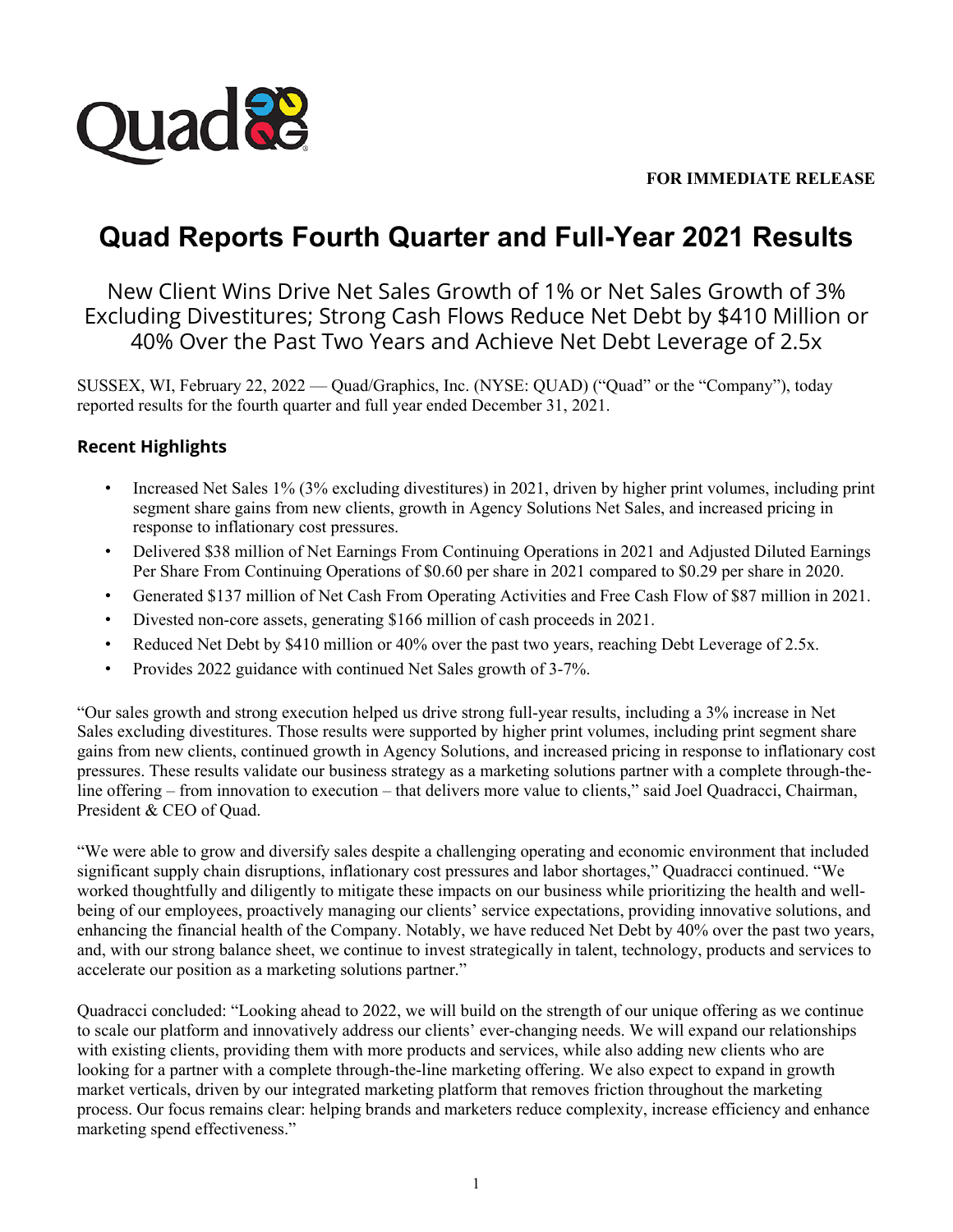## **Summary Results**

Results for the fourth quarter ended December 31, 2021, include:

- *Net Sales* Net Sales were \$855 million in the fourth quarter of 2021, up 1% from the same period in 2020. Excluding the divestiture of QuadExpress, a third-party logistics (3PL) business, Net Sales increased 5% from the fourth quarter of 2020. The Net Sales increase during the fourth quarter was due to a 4% increase in year-over-year print Net Sales and a 4% increase in year-over-year Agency Solutions Net Sales. The Net Sales increase in print and Agency Solutions was driven by Net Sales growth from existing clients as well as print segment share gains from new clients.
- *Net Loss From Continuing Operations* Net Loss From Continuing Operations was \$21 million or \$0.41 Diluted Loss Per Share in the fourth quarter of 2021, an improvement of \$65 million compared to the fourth quarter of 2020, which recorded a Net Loss of \$86 million or \$1.69 Diluted Loss Per Share. This improvement was due to lower restructuring, impairment and transaction-related charges, and lower income tax expense.
- *Adjusted EBITDA* Adjusted EBITDA was \$56 million in the fourth quarter of 2021, as compared to \$64 million in the same period in 2020. The higher profit from increased Net Sales was more than offset by cost inflation and the negative impact on labor productivity and sales from supply chain disruptions.

Results for the year ended December 31, 2021, include:

- *Net Sales* Net Sales were \$3.0 billion in 2021, up 1% from 2020. Excluding divestitures, Net Sales increased 3% compared to 2020. The Net Sales increase in 2021 was due to a 1% increase in year-over-year print Net Sales, a 12% increase in year-over-year logistics Net Sales and a 7% increase in year-over-year Agency Solutions Net Sales.
- *Net Earnings (Loss) From Continuing Operations* Net Earnings From Continuing Operations were \$38 million or \$0.71 Diluted Earnings Per Share in 2021, compared to a Net Loss of \$107 million or \$2.10 Diluted Loss Per Share From Continuing Operations in 2020. Net Earnings From Continuing Operations increased due to higher profit from increased net sales, a \$105 million decrease in restructuring, impairment, and transaction-related charges (including a \$24 million net gain from the sale of businesses and a \$23 million net gain from the sale of facilities), and a \$25 million gain from the sale and leaseback of the Chalfont, Penn., and West Allis, Wis., facilities. These increases were partially offset by \$39 million of non-recurring temporary cost savings in 2020 (primarily related to salary reductions and furloughs due to the COVID-19 pandemic), a \$12 million benefit in 2020 from a change in vacation policy, and the negative impact of cost inflation and supply chain disruptions.
- *Adjusted EBITDA*  Adjusted EBITDA was \$246 million in 2021, as compared to \$260 million in 2020. The decrease was due to the non-recurrence of \$39 million of temporary COVID-19 pandemic-related cost savings in 2020, a \$12 million benefit in 2020 from a change in vacation policy, and the negative impact of cost inflation and supply chain disruptions, partially offset by higher profit from increased Net Sales and a \$9 million net gain from property insurance claims.
- *Adjusted Diluted Earnings Per Share From Continuing Operations* Adjusted Diluted Earnings Per Share From Continuing Operations more than doubled from \$0.29 per share in 2020 to \$0.60 per share in 2021 primarily due to lower depreciation and amortization, lower interest expense and lower selling, general and administrative expenses.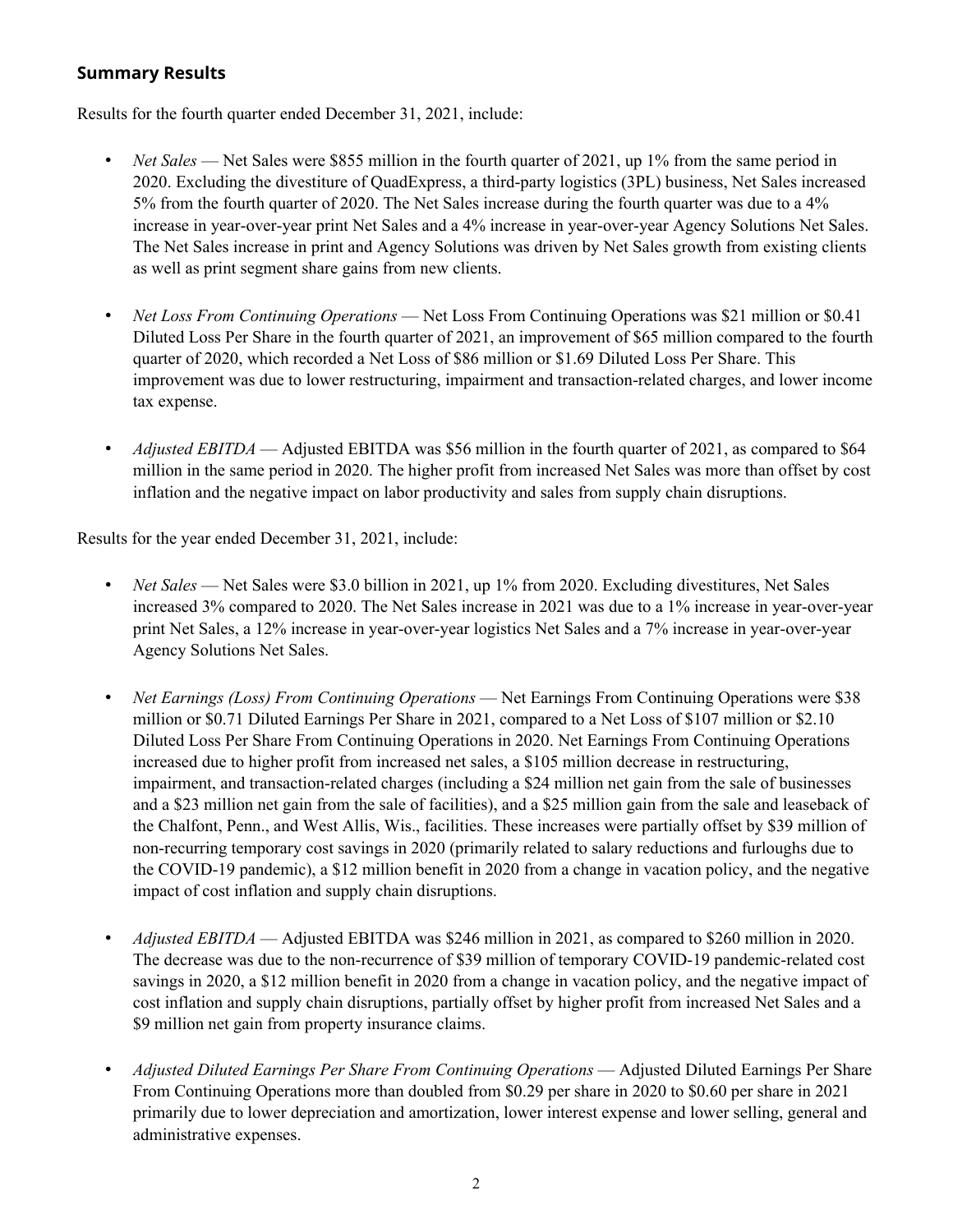- *Net Cash Provided by Operating Activities* Net Cash Provided by Operating Activities decreased by \$54 million to \$137 million in 2021, as compared to 2020, primarily due to \$40 million of income tax refunds received during the third quarter of 2020 due to the CARES Tax Act, as well as higher working capital to support Net Sales growth and strategically increasing paper and materials inventory levels to serve our clients.
- *Free Cash Flow* Free Cash Flow decreased by \$43 million to \$87 million in 2021, as compared to 2020, primarily due to the \$40 million CARES Tax Act refunds received in 2020 and higher working capital needs in 2021, partially offset by an \$11 million decrease in capital expenditures.
- *Net Debt* Debt less cash and cash equivalents decreased by \$249 million to \$624 million at December 31, 2021, as compared to \$873 million at December 31, 2020. The reduction was primarily achieved with the application of cash generated from asset sales and cash provided by operating activities. Over the past two years during the pandemic, Net Debt decreased \$410 million or 40%. The Debt Leverage Ratio improved 81 basis points to 2.54x at December 31, 2021, from 3.35x at December 31, 2020.

#### **2022 Guidance**

The Company provides the following 2022 financial guidance:

| <b>Financial Metric</b>                     | 2022 Guidance          |
|---------------------------------------------|------------------------|
| Annual Net Sales Change <sup>(1)</sup>      | 3% to 7% increase      |
| Full-Year Adjusted EBITDA                   | \$230 to \$270 million |
| Free Cash Flow                              | \$70 to \$100 million  |
| Capital Expenditures                        | \$55 to \$65 million   |
| Year-End Debt Leverage Ratio <sup>(2)</sup> | Approximately 2.25x    |

(1) Annual Net Sales Change excludes the Net Sales impact from the divestiture of QuadExpress, which was sold on June 30, 2021.

 $^{(2)}$  Debt Leverage Ratio is calculated at the midpoint of the Adjusted EBITDA guidance.

Tony Staniak, CFO of Quad, concluded: "New client wins and disciplined operational performance, despite significant supply chain challenges, a tight labor and freight market, and inflationary cost pressures, drove strong results in 2021 evidenced by achieving or exceeding our 2021 guidance. We grew Net Sales excluding divestitures by 3% in 2021 while increasing sales diversification into our growth and higher-profitability offerings, and at the mid-point of our 2022 guidance we expect an additional 5% sales growth in 2022. We also continue to be a strong Free Cash Flow generator, and we used that cash along with proceeds from asset sales to return to our long-term targeted leverage range of 2.0x to 2.5x."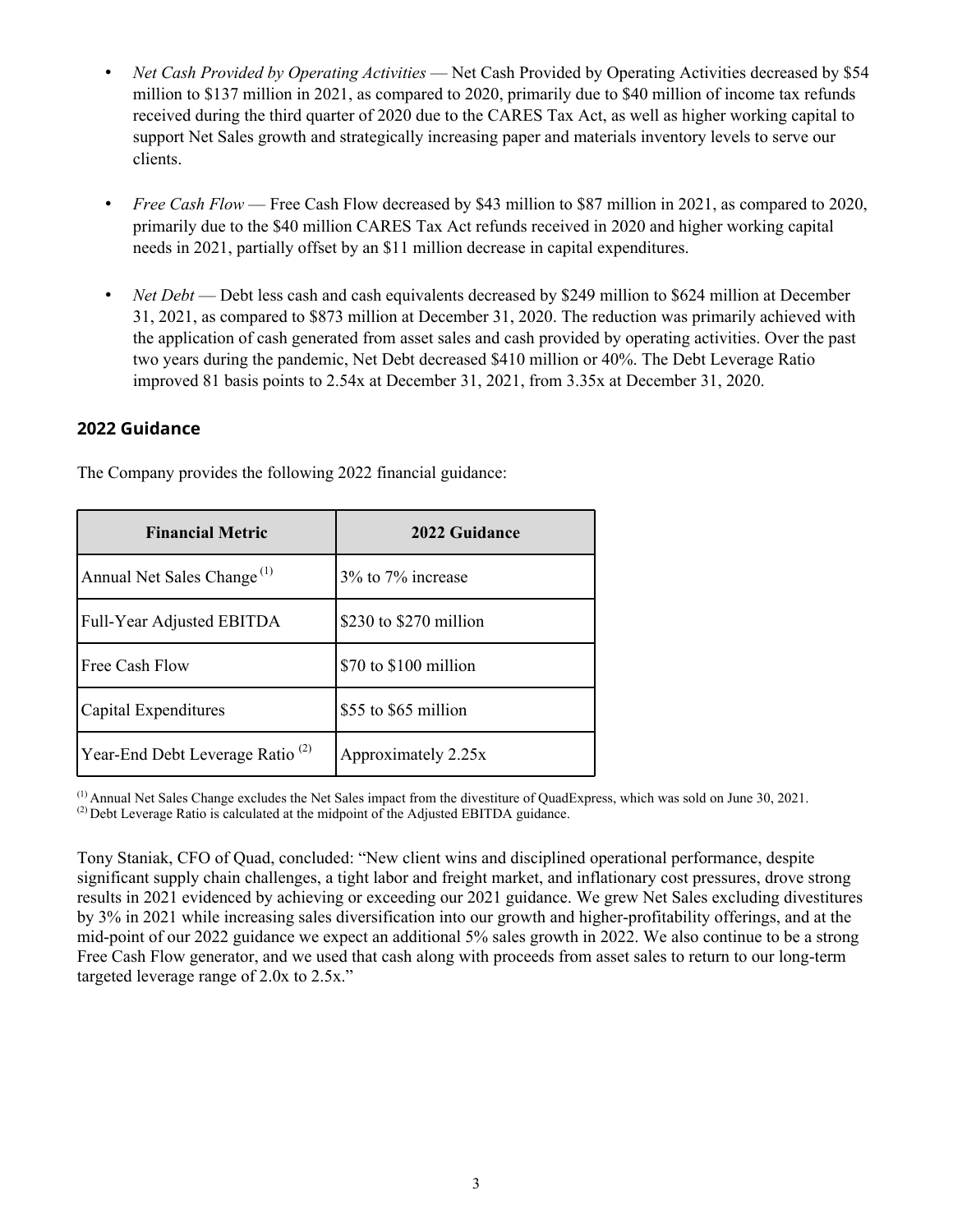## **Quarterly Conference Call**

Quad will hold a conference call at 10 a.m. ET on Wednesday, February 23 to discuss fourth quarter and full-year 2021 results. As part of the conference call, Quad will conduct a question and answer session. Investors are invited to email their questions in advance to  $IR(\omega)$  and com.

Participants can pre-register for the webcast by navigating to https://dpregister.com/sreg/10163683/f151567008. Participants will be given a unique PIN to gain immediate access to the call on February 23, bypassing the live operator. Participants may pre-register at any time, including up to and after the call start time.

Alternatively, participants without internet access may dial in on the day of the call as follows:

- U.S. Toll-Free: 1-877-328-5508
- International Toll: 1-412-317-5424

An audio replay of the call will be posted on the Investors section of Quad's website shortly after the conference call ends. In addition, telephone playback will also be available until March 23, 2022, accessible as follows:

- U.S. Toll-Free: 1-877-344-7529
- International Toll: 1-412-317-0088
- Replay Access Code: 8237187

## **Forward-Looking Statements**

This press release contains certain "forward-looking statements" within the meaning of the Private Securities Litigation Reform Act of 1995. Forward-looking statements include statements regarding, among other things, our current expectations about the Company's future results, financial condition, sales, earnings, free cash flow, margins, objectives, goals, strategies, beliefs, intentions, plans, estimates, prospects, projections and outlook of the Company and can generally be identified by the use of words or phrases such as "may," "will," "expect," "intend," "estimate," "anticipate," "plan," "foresee," "project," "believe," "continue" or the negatives of these terms, variations on them and other similar expressions. These forward-looking statements involve known and unknown risks, uncertainties and other factors which may cause actual results to be materially different from those expressed in or implied by such forward-looking statements. Forward-looking statements are based largely on the Company's expectations and judgments and are subject to a number of risks and uncertainties, many of which are unforeseeable and beyond our control.

The factors that could cause actual results to materially differ include, among others: the impact of fluctuations in costs (including labor and labor-related costs, energy costs, freight rates and raw materials, including paper and the materials to manufacture ink) and the impact of fluctuations in the availability of raw materials, including paper and the materials to manufacture ink; the impact of inflationary cost pressures and supply chain shortages; the impact of decreasing demand for printed materials and significant overcapacity in a highly competitive environment creates downward pricing pressures and potential under-utilization of assets; the negative impacts the COVID-19 pandemic has had and will continue to have on the Company's business, financial condition, cash flows, results of operations and supply chain, including rising inflationary cost pressures on raw materials, distribution and labor, and future uncertain impacts; the failure to attract and retain qualified talent across the enterprise; the impact of increased business complexity as a result of the Company's transformation to a marketing solutions partner; the impact of digital media and similar technological changes, including digital substitution by consumers; the inability of the Company to reduce costs and improve operating efficiency rapidly enough to meet market conditions; the impact of changes in postal rates, service levels or regulations, including delivery delays due to ongoing COVID-19 impacts on daily operational staffing at the United States Postal Service; the impact of a data-breach of sensitive information, ransomware attack or other cyber incident on the Company; the impact negative publicity could have on our business; the impact of changing future economic conditions; the failure of clients to perform under contracts or to renew contracts with clients on favorable terms or at all; the fragility and decline in overall distribution channels; the failure to successfully identify, manage, complete and integrate acquisitions, investment opportunities or other significant transactions, as well as the successful identification and execution of strategic divestitures; the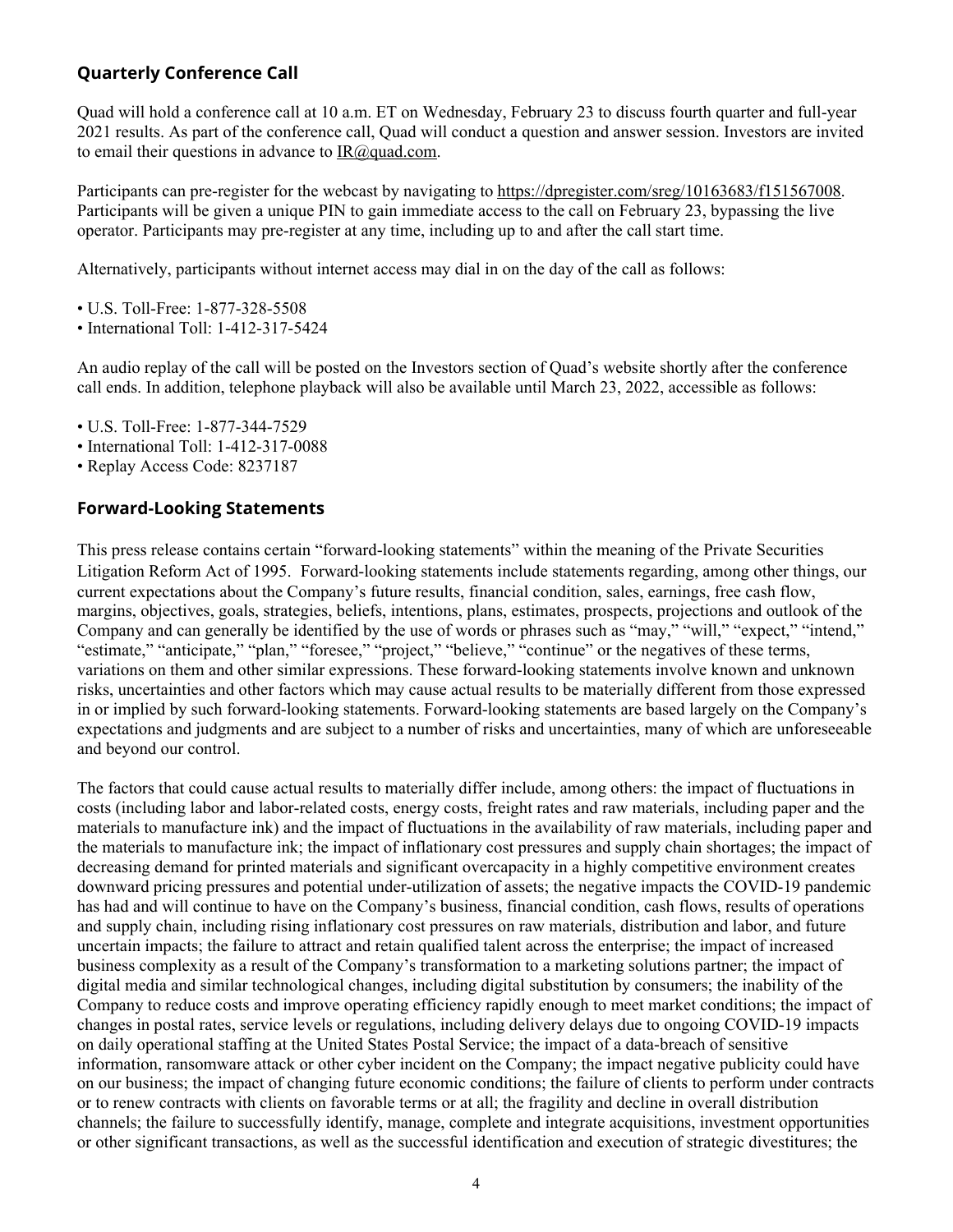impact of an other than temporary decline in operating results and enterprise value that could lead to non-cash impairment charges due to the impairment of property, plant and equipment and other intangible assets; the impact of risks associated with the operations outside of the United States ("U.S."), including costs incurred or reputational damage suffered due to improper conduct of its employees, contractors or agents; significant investments may be needed to maintain the Company's platforms, processes, systems, client and product technology and marketing and to remain technologically and economically competitive; the impact of the various restrictive covenants in the Company's debt facilities on the Company's ability to operate its business, as well as the uncertain negative impacts COVID-19 may have on the Company's ability to continue to be in compliance with these restrictive covenants; the impact of regulatory matters and legislative developments or changes in laws, including changes in cyber-security, privacy and environmental laws; and the impact on the holders of Quad's class A common stock of a limited active market for such shares and the inability to independently elect directors or control decisions due to the voting power of the class B common stock; and the other risk factors identified in the Company's most recent Annual Report on Form 10-K, which may be amended or supplemented by subsequent Quarterly Reports on Form 10-Q or other reports filed with the Securities and Exchange Commission.

Except to the extent required by the federal securities laws, the Company undertakes no obligation to publicly update or revise any forward-looking statements, whether as a result of new information, future events or otherwise.

## **Non-GAAP Financial Measures**

This press release contains financial measures not prepared in accordance with generally accepted accounting principles (referred to as Non-GAAP), specifically Adjusted EBITDA, Adjusted EBITDA Margin, Free Cash Flow, Net Debt, Debt Leverage Ratio and Adjusted Diluted Earnings (Loss) Per Share From Continuing Operations. Adjusted EBITDA is defined as net earnings (loss) attributable to Quad common shareholders excluding interest expense, income tax expense (benefit), depreciation and amortization, restructuring, impairment and transactionrelated charges, gains from sale and leaseback, loss from discontinued operations, net of tax, net pension income, loss on debt extinguishment, equity in (earnings) loss of unconsolidated entity, the Adjusted EBITDA for unconsolidated equity method investments (calculated in a consistent manner with the calculation for Quad) and net earnings (loss) attributable to noncontrolling interests. Adjusted EBITDA Margin is defined as Adjusted EBITDA divided by net sales. Free Cash Flow is defined as net cash provided by operating activities less purchases of property, plant and equipment. Debt Leverage Ratio is defined as total debt and finance lease obligations less cash and cash equivalents (Net Debt) divided by the last twelve months of Adjusted EBITDA. Adjusted Diluted Earnings (Loss) Per Share From Continuing Operations is defined as earnings (loss) from continuing operations before income taxes and equity in (earnings) loss of unconsolidated entity excluding restructuring, impairment and transaction-related charges, gains from sale and leaseback, loss on debt extinguishment, and adjusted for income tax expense at a normalized tax rate, divided by diluted weighted average number of common shares outstanding.

The Company believes that these Non-GAAP measures, when presented in conjunction with comparable GAAP measures, provide additional information for evaluating Quad's performance and are important measures by which Quad's management assesses the profitability and liquidity of its business. These Non-GAAP measures should be considered in addition to, not as a substitute for or superior to, net earnings (loss) as a measure of operating performance or to cash flows provided by operating activities as a measure of liquidity. These Non-GAAP measures may be different than Non-GAAP financial measures used by other companies. Reconciliation to the GAAP equivalent of these Non-GAAP measures are contained in tabular form on the attached unaudited financial statements.

## **About Quad**

As a worldwide marketing solutions partner, Quad (NYSE: QUAD) leverages its more than 50-year heritage of platform excellence, innovation, strong culture and social purpose to create a better way for its clients, employees and communities. The Company's integrated marketing platform removes friction throughout the marketing process thereby helping brands and marketers reduce complexity, increase efficiency and enhance marketing spend effectiveness. Quad provides its clients with a complete through-the-line marketing offering, providing unmatched scale for on-site services and expanded subject expertise in marketing strategy, creative solutions, media deployment and marketing management services. With a client-centric approach that drives the Company to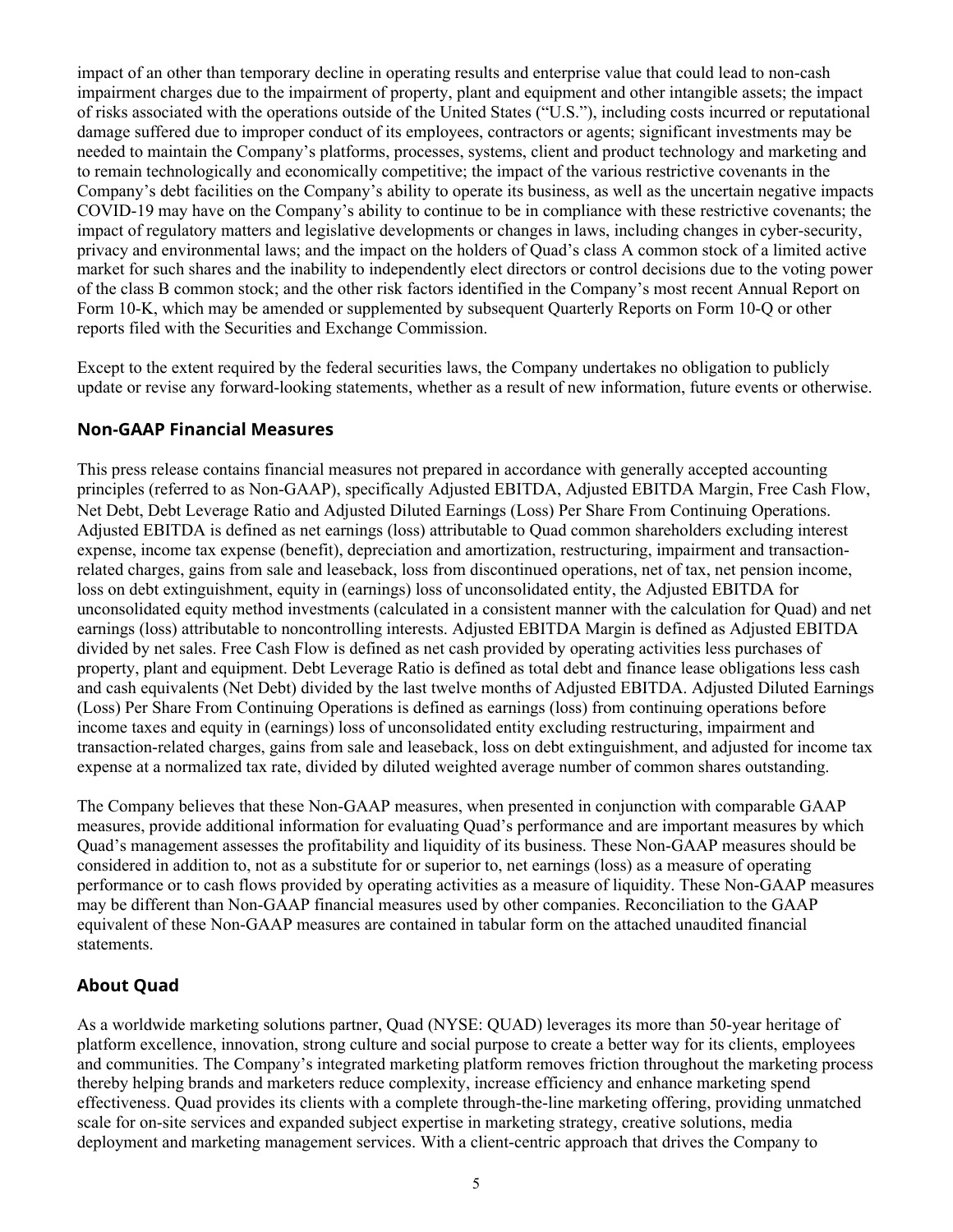continuously hone and evolve its offering, combined with leading-edge technology, advanced data and analytics and single-source simplicity, the Company has the resources and knowledge to help a wide variety of clients target, more deeply engage and grow audiences in multiple verticals, including those in established and emerging industries, such as retail, publishing, consumer technology, consumer packaged goods, financial services, insurance, healthcare and direct-to-consumer.

## **Investor Relations Contact**

Katie Krebsbach Investor Relations Manager, Quad 414-566-4247 kkrebsbach@quad.com

## **Media Contact**

Claire Ho Director of Corporate Communications, Quad 414-566-2955 cho@quad.com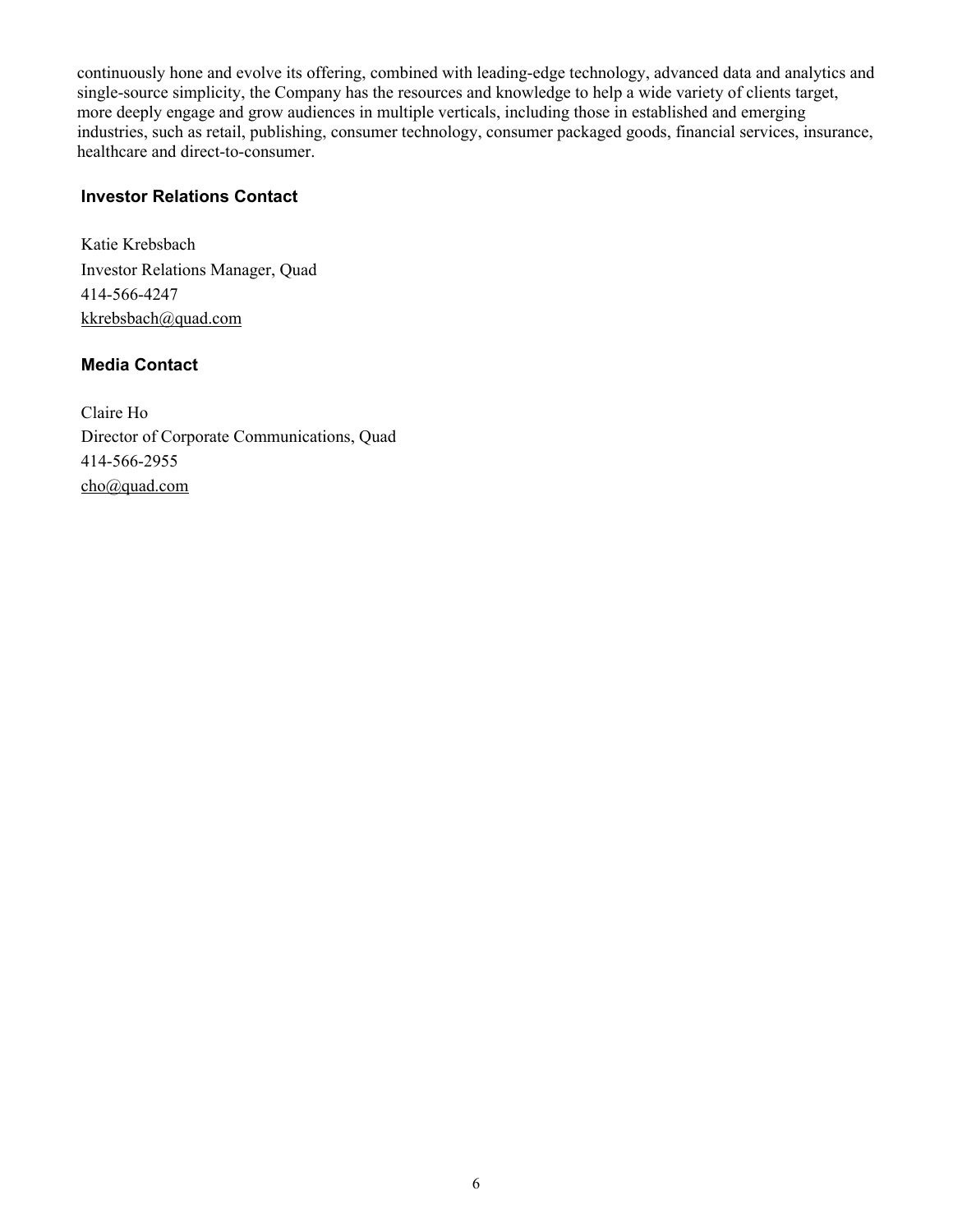## **QUAD/GRAPHICS, INC.**

## CONDENSED CONSOLIDATED STATEMENTS OF OPERATIONS

#### For the Three Months Ended December 31, 2021 and 2020

(in millions, except per share data)

## (UNAUDITED)

|                                                                                                                                                                                                                                | Three Months Ended December 31, |             |  |        |
|--------------------------------------------------------------------------------------------------------------------------------------------------------------------------------------------------------------------------------|---------------------------------|-------------|--|--------|
|                                                                                                                                                                                                                                |                                 | 2021        |  | 2020   |
| Net sales                                                                                                                                                                                                                      | <sup>S</sup>                    | 854.6 \$    |  | 843.3  |
| Cost of sales                                                                                                                                                                                                                  |                                 | 701.8       |  | 682.9  |
|                                                                                                                                                                                                                                |                                 | 96.7        |  | 97.1   |
| Depreciation and amortization entries are all the contract of the contract of the contract of the contract of the contract of the contract of the contract of the contract of the contract of the contract of the contract of  |                                 | 38.0        |  | 42.7   |
|                                                                                                                                                                                                                                |                                 | 22.3        |  | 75.1   |
| Total operating expenses excellent contained and contained a state of the state of the state of the state of the state of the state of the state of the state of the state of the state of the state of the state of the state |                                 | 858.8       |  | 897.8  |
|                                                                                                                                                                                                                                |                                 | (4.2)       |  | (54.5) |
|                                                                                                                                                                                                                                |                                 | 14.5        |  | 16.6   |
| Net pension income                                                                                                                                                                                                             |                                 | (3.5)       |  | (2.5)  |
|                                                                                                                                                                                                                                |                                 | 0.7         |  |        |
| Loss from continuing operations before income taxes and equity in earnings of unconsolidated<br>entity                                                                                                                         |                                 | (15.9)      |  | (68.6) |
| Income tax expense in the contract of the contract of the contract of the contract of the contract of the contract of the contract of the contract of the contract of the contract of the contract of the contract of the cont |                                 | 5.4         |  | 17.8   |
| Loss from continuing operations before equity in earnings of unconsolidated entity                                                                                                                                             |                                 | (21.3)      |  | (86.4) |
| Equity in earnings of unconsolidated entity entity and according to the control of the set of the set of the set of the set of the set of the set of the set of the set of the set of the set of the set of the set of the set |                                 | (0.2)       |  | (0.7)  |
|                                                                                                                                                                                                                                |                                 | (21.1)      |  | (85.7) |
| Loss from discontinued operations, net of tax                                                                                                                                                                                  |                                 |             |  | (8.3)  |
|                                                                                                                                                                                                                                |                                 | (21.1)      |  | (94.0) |
|                                                                                                                                                                                                                                |                                 |             |  |        |
|                                                                                                                                                                                                                                |                                 | $(21.1)$ \$ |  | (94.0) |
|                                                                                                                                                                                                                                |                                 |             |  |        |
| Loss per share attributable to Quad common shareholders                                                                                                                                                                        |                                 |             |  |        |
| Basic and diluted:                                                                                                                                                                                                             |                                 |             |  |        |
| Continuing operations<br>The continuing operations<br>The continuing operations<br>The continuing operations                                                                                                                   | $\mathbb{S}$                    | $(0.41)$ \$ |  | (1.69) |
|                                                                                                                                                                                                                                |                                 |             |  | (0.16) |
| Basic and diluted loss per share attributable to Quad common shareholders <b>Exeting Constant State</b>                                                                                                                        |                                 | $(0.41)$ \$ |  | (1.85) |
| Weighted average number of common shares outstanding                                                                                                                                                                           |                                 |             |  |        |
|                                                                                                                                                                                                                                |                                 | 51.3        |  | 50.7   |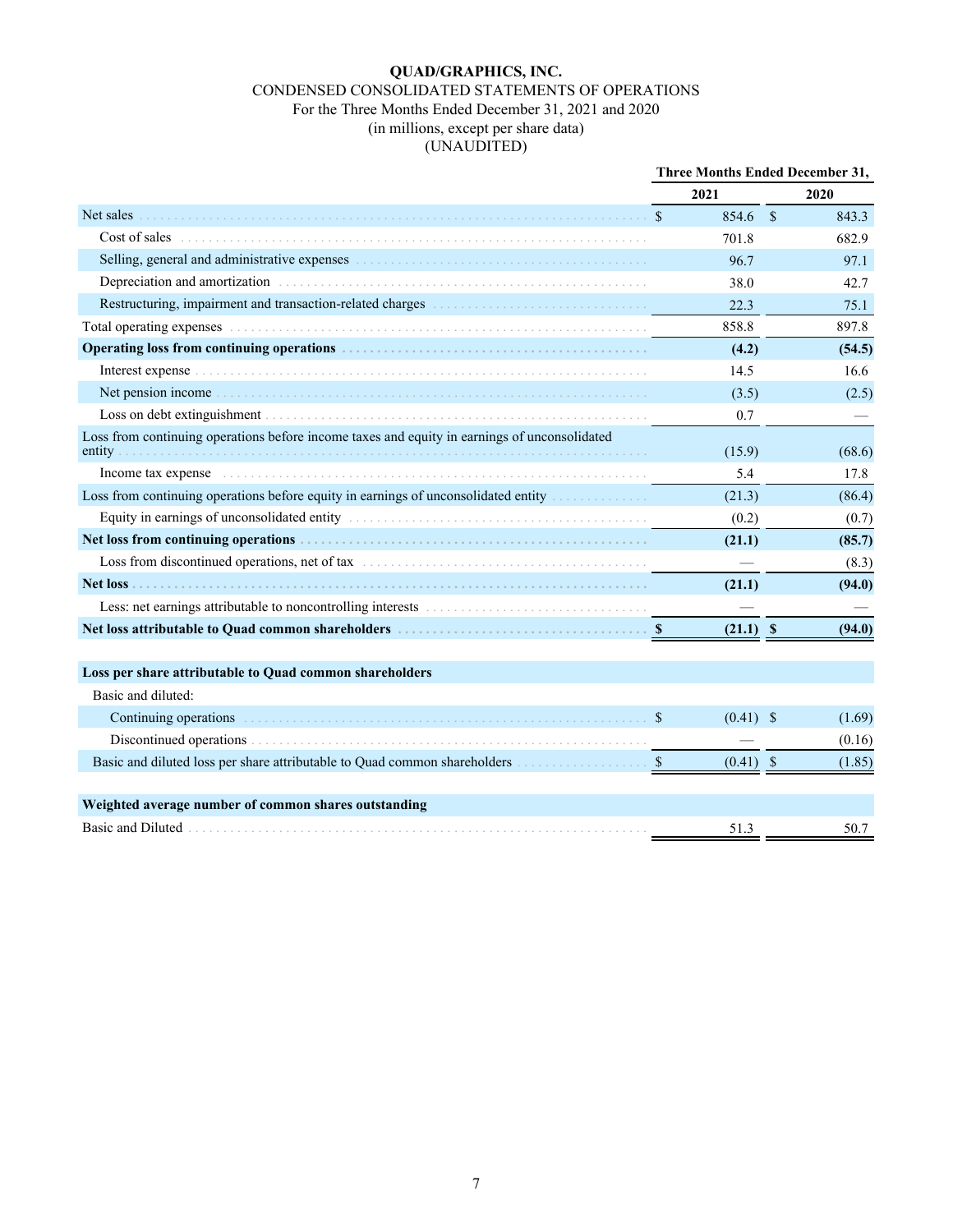#### **QUAD/GRAPHICS, INC.** CONDENSED CONSOLIDATED STATEMENTS OF OPERATIONS For the Years Ended December 31, 2021 and 2020 (in millions, except per share data) (UNAUDITED)

|                                                                                                                                                                                                                                     | <b>Year Ended December 31,</b> |                 |               |         |
|-------------------------------------------------------------------------------------------------------------------------------------------------------------------------------------------------------------------------------------|--------------------------------|-----------------|---------------|---------|
|                                                                                                                                                                                                                                     |                                | 2021            |               | 2020    |
| Net sales                                                                                                                                                                                                                           | $\mathcal{S}$                  | $2,960.4$ \$    |               | 2,929.6 |
| Cost of sales                                                                                                                                                                                                                       |                                | 2,389.9         |               | 2,334.8 |
|                                                                                                                                                                                                                                     |                                | 326.0           |               | 335.1   |
|                                                                                                                                                                                                                                     |                                | (24.5)          |               |         |
| Depreciation and amortization entries are all the contract of the contract of the contract of the contract of the contract of the contract of the contract of the contract of the contract of the contract of the contract of       |                                | 157.3           |               | 181.6   |
| Restructuring, impairment and transaction-related charges [11] [11] Restructuring, impairment and transaction-related charges                                                                                                       |                                | 18.9            |               | 124.1   |
| Total operating expenses                                                                                                                                                                                                            |                                | 2,867.6         |               | 2,975.6 |
|                                                                                                                                                                                                                                     |                                | 92.8            |               | (46.0)  |
|                                                                                                                                                                                                                                     |                                | 59.6            |               | 68.8    |
|                                                                                                                                                                                                                                     |                                | (14.5)          |               | (10.5)  |
| Loss on debt extinguishment entertainment and the state of the state of the state of the state of the state of the state of the state of the state of the state of the state of the state of the state of the state of the sta      |                                | 0.7             |               | 1.8     |
| Earnings (loss) from continuing operations before income taxes and equity in (earnings) loss of<br>unconsolidated entity                                                                                                            |                                | 47.0            |               | (106.1) |
|                                                                                                                                                                                                                                     |                                | 9.5             |               | 0.3     |
| Earnings (loss) from continuing operations before equity in (earnings) loss of unconsolidated entity.                                                                                                                               |                                | 37.5            |               | (106.4) |
|                                                                                                                                                                                                                                     |                                | (0.3)           |               | 0.2     |
|                                                                                                                                                                                                                                     |                                | 37.8            |               | (106.6) |
| Loss from discontinued operations, net of tax                                                                                                                                                                                       |                                |                 |               | (21.9)  |
|                                                                                                                                                                                                                                     |                                | 37.8            |               | (128.5) |
|                                                                                                                                                                                                                                     |                                |                 |               | (0.2)   |
|                                                                                                                                                                                                                                     |                                | 37.8            | - \$          | (128.3) |
| Earnings (loss) per share attributable to Quad common shareholders                                                                                                                                                                  |                                |                 |               |         |
| Basic:                                                                                                                                                                                                                              |                                |                 |               |         |
| Continuing operations in the continuing of the continuing operations in the continuing of $\mathcal{S}$                                                                                                                             |                                | 0.74            | -S            | (2.10)  |
| Discontinued operations                                                                                                                                                                                                             |                                |                 |               | (0.43)  |
| Basic earnings (loss) per share attributable to Quad common shareholders \$                                                                                                                                                         |                                | $0.74$ \$       |               | (2.53)  |
|                                                                                                                                                                                                                                     |                                |                 |               |         |
| Diluted:                                                                                                                                                                                                                            |                                |                 |               |         |
| <b>Continuing operations</b> entertainment continuous continuous continuous continuous continuous continuous continuous continuous continuous continuous continuous continuous continuous continuous continuous continuous continuo | $\mathcal{S}$                  | 0.71            | <sup>\$</sup> | (2.10)  |
| Discontinued operations                                                                                                                                                                                                             |                                |                 |               | (0.43)  |
| Diluted earnings (loss) per share attributable to Quad common shareholders manufactured and common shareholders                                                                                                                     | $\mathcal{S}$                  | $0.71 \quad$ \$ |               | (2.53)  |
| Weighted average number of common shares outstanding                                                                                                                                                                                |                                |                 |               |         |
| Basic                                                                                                                                                                                                                               |                                | 51.3            |               | 50.6    |
| Diluted                                                                                                                                                                                                                             |                                | 53.0            |               | 50.6    |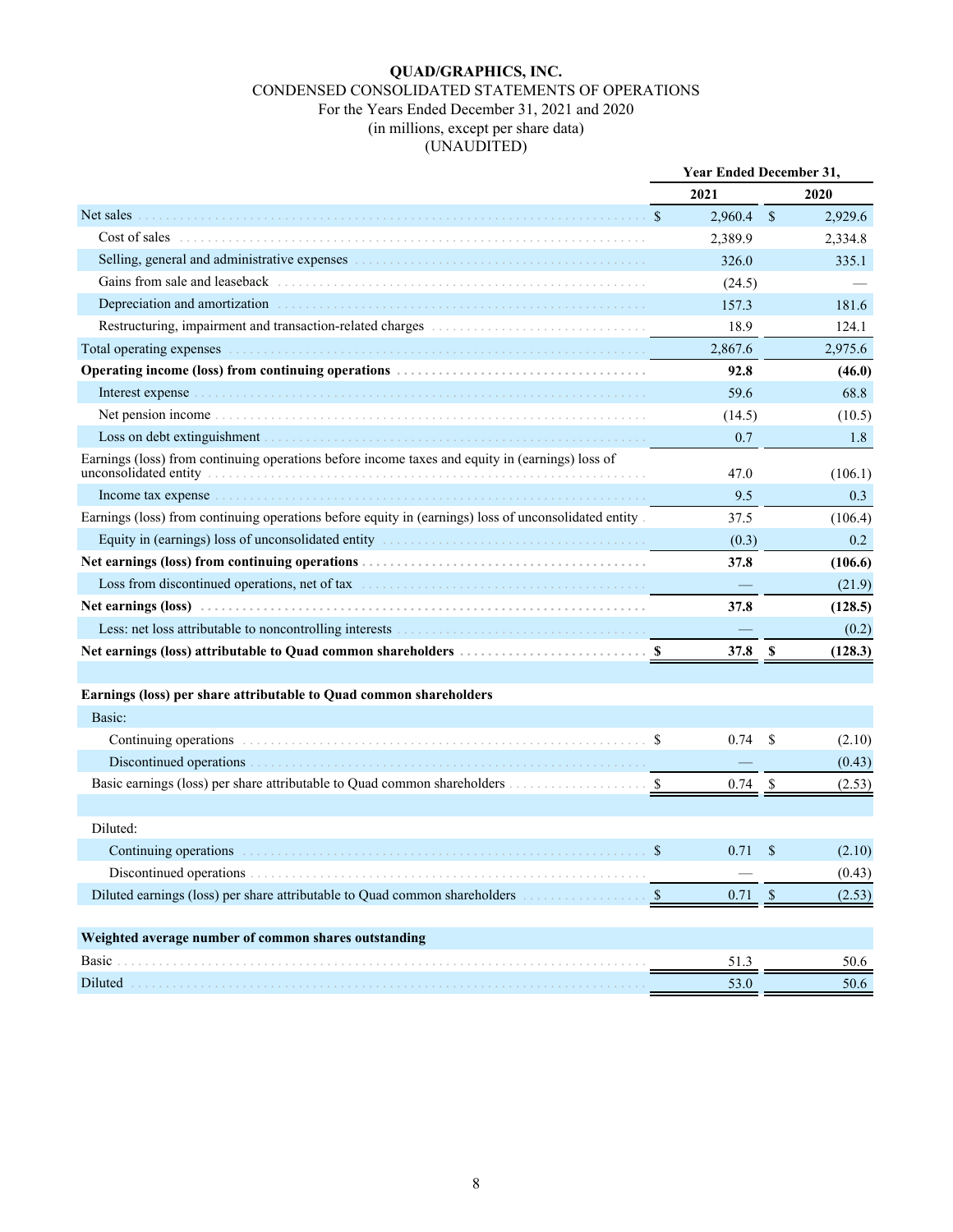#### **QUAD/GRAPHICS, INC.** CONDENSED CONSOLIDATED BALANCE SHEETS As of December 31, 2021 and 2020 (in millions) (UNAUDITED)

|                                                                                                                                                                                                                                 |               | December 31,<br>2021 |                        | December 31,<br>2020 |
|---------------------------------------------------------------------------------------------------------------------------------------------------------------------------------------------------------------------------------|---------------|----------------------|------------------------|----------------------|
| <b>ASSETS</b>                                                                                                                                                                                                                   |               |                      |                        |                      |
|                                                                                                                                                                                                                                 |               | 179.9                | $\mathbb{S}$           | 55.2                 |
|                                                                                                                                                                                                                                 |               | 362.0                |                        | 399.1                |
|                                                                                                                                                                                                                                 |               | 226.2                |                        | 170.2                |
| Prepaid expenses and other current assets entertainment of the state of the state of the state of the state of the state of the state of the state of the state of the state of the state of the state of the state of the sta  |               | 41.0                 |                        | 54.7                 |
|                                                                                                                                                                                                                                 |               | 809.1                |                        | 679.2                |
|                                                                                                                                                                                                                                 |               |                      |                        |                      |
|                                                                                                                                                                                                                                 |               | 727.0                |                        | 884.2                |
| Operating lease right-of-use assets—net manufactured contained and the set of the set of the set of the set of the set of the set of the set of the set of the set of the set of the set of the set of the set of the set of t  |               | 125.7                |                        | 81.0                 |
|                                                                                                                                                                                                                                 |               | 86.4                 |                        | 103.0                |
|                                                                                                                                                                                                                                 |               | 75.3                 |                        | 104.3                |
|                                                                                                                                                                                                                                 |               |                      |                        | 2.6                  |
| Other long-term assets in the contract of the contract of the contract of the contract of the contract of the contract of the contract of the contract of the contract of the contract of the contract of the contract of the   |               | 66.5                 |                        | 73.4                 |
|                                                                                                                                                                                                                                 |               | 1,890.0              | $\mathbf{\mathcal{S}}$ | 1,927.7              |
|                                                                                                                                                                                                                                 |               |                      |                        |                      |
| <b>LIABILITIES AND SHAREHOLDERS' EQUITY</b>                                                                                                                                                                                     |               |                      |                        |                      |
| Accounts payable                                                                                                                                                                                                                | $\mathcal{S}$ | 367.3                | $\mathbb{S}$           | 320.0                |
| Other current liabilities.                                                                                                                                                                                                      |               | 314.3                |                        | 310.8                |
|                                                                                                                                                                                                                                 |               | 245.6                |                        | 20.7                 |
| Current portion of finance lease obligations<br>The contract of the contract of the contract of the contract of the contract of the contract of the contract of the contract of the contract of the contract of the contract of |               | 1.8                  |                        | 2.8                  |
|                                                                                                                                                                                                                                 |               | 28.1                 |                        | 28.4                 |
|                                                                                                                                                                                                                                 |               | 957.1                |                        | 682.7                |
|                                                                                                                                                                                                                                 |               |                      |                        |                      |
|                                                                                                                                                                                                                                 |               | 554.9                |                        | 902.7                |
|                                                                                                                                                                                                                                 |               | 1.4                  |                        | 2.0                  |
| Operating lease obligations entertainment and the contract of the contract of the contract of the contract of the contract of the contract of the contract of the contract of the contract of the contract of the contract of   |               | 99.8                 |                        | 54.5                 |
| Deferred income taxes                                                                                                                                                                                                           |               | 11.9                 |                        | 4.2                  |
|                                                                                                                                                                                                                                 |               | 128.1                |                        | 196.8                |
|                                                                                                                                                                                                                                 |               | 1,753.2              |                        | 1,842.9              |
|                                                                                                                                                                                                                                 |               |                      |                        |                      |
| Shareholders' Equity                                                                                                                                                                                                            |               |                      |                        |                      |
|                                                                                                                                                                                                                                 |               |                      |                        |                      |
| Common stock                                                                                                                                                                                                                    |               | 1.4                  |                        | 1.4                  |
| Additional paid-in capital                                                                                                                                                                                                      |               | 839.3                |                        | 833.1                |
|                                                                                                                                                                                                                                 |               | (14.9)               |                        | (13.1)               |
| Accumulated deficit                                                                                                                                                                                                             |               | (527.8)              |                        | (566.0)              |
| Accumulated other comprehensive loss entertainment and the control of the control of the control of the control of the control of the control of the control of the control of the control of the control of the control of th  |               | (161.2)              |                        | (171.3)              |
|                                                                                                                                                                                                                                 |               | 136.8                |                        | 84.1                 |
| Noncontrolling interests                                                                                                                                                                                                        |               |                      |                        | 0.7                  |
|                                                                                                                                                                                                                                 |               | 136.8                |                        | 84.8                 |
| Total liabilities and shareholders' equity manufactured and shareholders' equity                                                                                                                                                | - \$          | $1,890.0$ \$         |                        | 1,927.7              |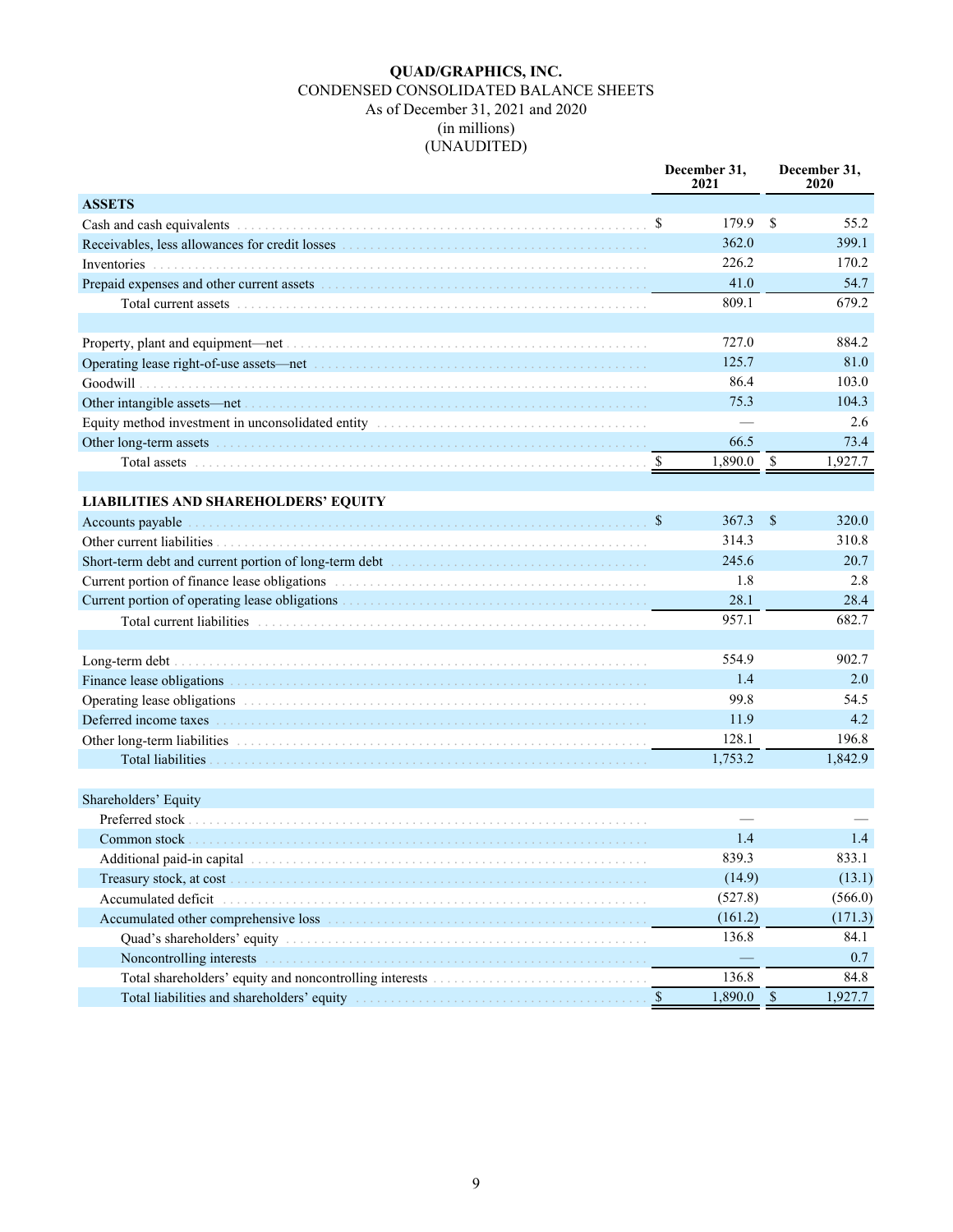#### **QUAD/GRAPHICS, INC.** CONDENSED CONSOLIDATED STATEMENTS OF CASH FLOWS For the Years Ended December 31, 2021 and 2020 (in millions) (UNAUDITED)

|                                                                                                                                                                                                                                  | <b>Year Ended December 31,</b> |               |         |
|----------------------------------------------------------------------------------------------------------------------------------------------------------------------------------------------------------------------------------|--------------------------------|---------------|---------|
|                                                                                                                                                                                                                                  | 2021                           |               | 2020    |
| <b>OPERATING ACTIVITIES</b>                                                                                                                                                                                                      |                                |               |         |
| Net earnings (loss) 3                                                                                                                                                                                                            | 37.8                           | -S            | (128.5) |
| Adjustments to reconcile net earnings (loss) to net cash provided by operating activities:                                                                                                                                       |                                |               |         |
|                                                                                                                                                                                                                                  | 157.3                          |               | 181.6   |
|                                                                                                                                                                                                                                  | 34.9                           |               | 75.6    |
|                                                                                                                                                                                                                                  | (2.7)                          |               |         |
| Settlement charges on pension plans                                                                                                                                                                                              | 0.9                            |               |         |
|                                                                                                                                                                                                                                  | 0.7                            |               | 1.8     |
|                                                                                                                                                                                                                                  | 6.2                            |               | 10.6    |
| Gain on the sale or disposal of property, plant and equipment encourage contained a set of the sale of the sale                                                                                                                  | (49.0)                         |               | (1.8)   |
|                                                                                                                                                                                                                                  | (20.9)                         |               | 3.5     |
| Gain from property insurance claims<br>The continuum of the continuum of the continuum of the continuum of the continuum of the continuum of the continuum of the continuum of the continuum of the continuum of the continuum o | (13.4)                         |               | (4.7)   |
|                                                                                                                                                                                                                                  | 5.3                            |               | 48.5    |
|                                                                                                                                                                                                                                  | 2.7                            |               | 2.8     |
| Changes in operating assets and liabilities - net of acquisitions and divestitures                                                                                                                                               | (23.3)                         |               | 0.8     |
| Net cash provided by operating activities entertainment of the state of the state of the state of the state of the state of the state of the state of the state of the state of the state of the state of the state of the sta   | 136.5                          |               | 190.2   |
|                                                                                                                                                                                                                                  |                                |               |         |
| <b>INVESTING ACTIVITIES</b>                                                                                                                                                                                                      |                                |               |         |
| Purchases of property, plant and equipment material contains a series of property, plant and equipment                                                                                                                           | (50.0)                         |               | (61.0)  |
|                                                                                                                                                                                                                                  | (1.4)                          |               | (0.5)   |
|                                                                                                                                                                                                                                  | 126.3                          |               | 7.4     |
| Proceeds from the sale of businesses in the contract of the sale of businesses in the sale of businesses in the sale of business and the sale of business and the sale of business and the sale of business and the sale of th   | 39.7                           |               | 61.3    |
|                                                                                                                                                                                                                                  | 15.0                           |               | 4.8     |
|                                                                                                                                                                                                                                  |                                |               | (2.2)   |
| Other investing activities                                                                                                                                                                                                       | (0.2)                          |               | (0.1)   |
|                                                                                                                                                                                                                                  | 129.4                          |               | 9.7     |
|                                                                                                                                                                                                                                  |                                |               |         |
| <b>FINANCING ACTIVITIES</b>                                                                                                                                                                                                      |                                |               |         |
|                                                                                                                                                                                                                                  | 15.9                           |               | 1.0     |
|                                                                                                                                                                                                                                  | (139.5)                        |               | (177.9) |
|                                                                                                                                                                                                                                  | (3.0)                          |               | (7.4)   |
| Borrowings on revolving credit facilities<br>The contract of the contract of the contract of the contract of the contract of the contract of the contract of the contract of the contract of the contract of the contract of the | 445.1                          |               | 350.6   |
|                                                                                                                                                                                                                                  | (440.5)                        |               | (351.7) |
|                                                                                                                                                                                                                                  | (5.9)                          |               | (2.7)   |
|                                                                                                                                                                                                                                  | (1.9)                          |               | (22.4)  |
| Equity awards redeemed to pay employees' tax obligations entertainment of the state of the state of the state of the state of the state of the state of the state of the state of the state of the state of the state of the s   | (1.1)                          |               | (1.0)   |
| Payment of cash dividends entertainment contains and the contact of cash dividends entertainment of cash dividends                                                                                                               | (1.4)                          |               | (9.5)   |
| Other financing activities entertainment and the control of the financing activities                                                                                                                                             | (8.6)                          |               | (2.6)   |
|                                                                                                                                                                                                                                  | (140.9)                        |               | (223.6) |
| Effect of exchange rates on cash and cash equivalents expressions of the state of exchange rates on cash and cash equivalents                                                                                                    | (0.3)                          |               | 0.2     |
| Net increase (decrease) in cash and cash equivalents                                                                                                                                                                             | 124.7                          |               | (23.5)  |
| Cash and cash equivalents at beginning of year                                                                                                                                                                                   | 55.2                           |               | 78.7    |
|                                                                                                                                                                                                                                  |                                |               |         |
| Cash and cash equivalents at end of year<br>$\boldsymbol{\mathsf{S}}$                                                                                                                                                            | 179.9                          | $\mathcal{S}$ | 55.2    |

The Condensed Consolidated Statements of Cash Flows include the cash flows related to the discontinued United States Book business for the year ended December 31, 2020.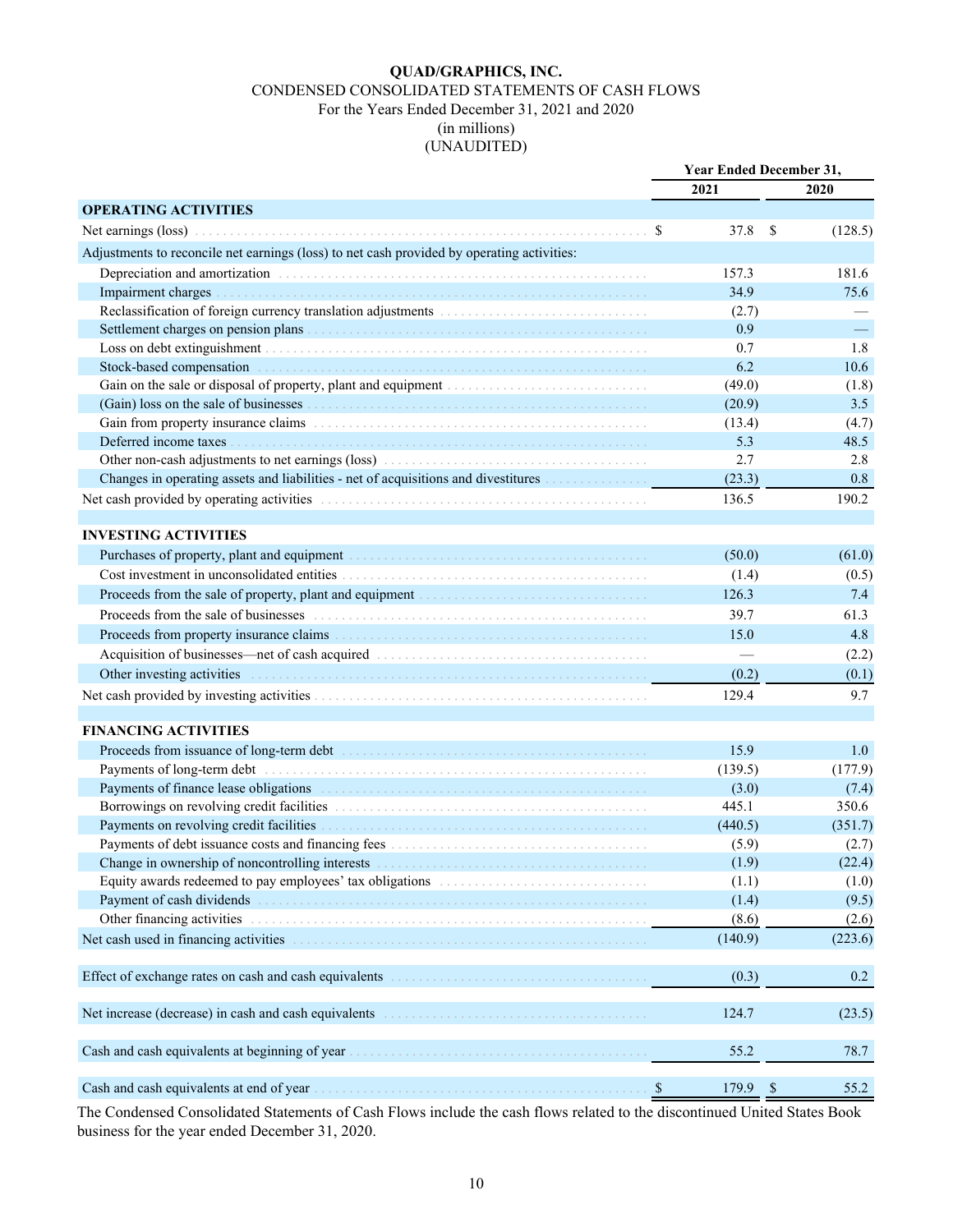#### **QUAD/GRAPHICS, INC.** SEGMENT FINANCIAL INFORMATION For the Three Months and Years Ended December 31, 2021 and 2020 (in millions) (UNAUDITED)

|                                                                                                                                                                                                                                | <b>Net Sales</b> |                    | Operating<br>Income (Loss)<br>from Continuing<br><b>Operations</b> |               | Restructuring,<br><b>Impairment</b> and<br><b>Transaction-Related</b><br>Charges <sup>(1)</sup> |
|--------------------------------------------------------------------------------------------------------------------------------------------------------------------------------------------------------------------------------|------------------|--------------------|--------------------------------------------------------------------|---------------|-------------------------------------------------------------------------------------------------|
| Three months ended December 31, 2021                                                                                                                                                                                           |                  |                    |                                                                    |               |                                                                                                 |
| United States Print and Related Services                                                                                                                                                                                       | 758.8            | $\mathcal{S}$      | 38.7                                                               | $\mathcal{S}$ | (8.4)                                                                                           |
|                                                                                                                                                                                                                                | 95.8             |                    | (24.2)                                                             |               | 29.5                                                                                            |
|                                                                                                                                                                                                                                | 854.6            |                    | 14.5                                                               |               | 21.1                                                                                            |
| Corporate (and a substitution of the corporate of the corporate of the corporate of the corporate of the corporation of the corporation of the corporation of the corporation of the corporation of the corporation of the cor |                  |                    | (18.7)                                                             |               | 1.2                                                                                             |
|                                                                                                                                                                                                                                | 854.6 \$         |                    | $(4.2)$ \$                                                         |               | 22.3                                                                                            |
|                                                                                                                                                                                                                                |                  |                    |                                                                    |               |                                                                                                 |
| Three months ended December 31, 2020                                                                                                                                                                                           |                  |                    |                                                                    |               |                                                                                                 |
|                                                                                                                                                                                                                                | 757.3            | $\mathbf S$        | $(42.9)$ \$                                                        |               | 72.1                                                                                            |
|                                                                                                                                                                                                                                | 86.0             |                    | 1.3                                                                |               | 2.9                                                                                             |
| Total operating segments entertainments and the second second second second second second second second second second second second second second second second second second second second second second second second second | 843.3            |                    | (41.6)                                                             |               | 75.0                                                                                            |
|                                                                                                                                                                                                                                |                  |                    | (12.9)                                                             |               | 0.1                                                                                             |
|                                                                                                                                                                                                                                | 843.3            | $\mathbf{s}$       | $(54.5)$ \$                                                        |               | 75.1                                                                                            |
| Year ended December 31, 2021                                                                                                                                                                                                   |                  |                    |                                                                    |               |                                                                                                 |
|                                                                                                                                                                                                                                | 2,628.6          | -\$                | 163.1                                                              | <sup>\$</sup> | (14.5)                                                                                          |
|                                                                                                                                                                                                                                | 331.8            |                    | (16.1)                                                             |               | 31.3                                                                                            |
|                                                                                                                                                                                                                                | 2,960.4          |                    | 147.0                                                              |               | 16.8                                                                                            |
|                                                                                                                                                                                                                                |                  |                    | (54.2)                                                             |               | 2.1                                                                                             |
|                                                                                                                                                                                                                                | $2,960.4$ \$     |                    | 92.8 \$                                                            |               | 18.9                                                                                            |
|                                                                                                                                                                                                                                |                  |                    |                                                                    |               |                                                                                                 |
| Year ended December 31, 2020                                                                                                                                                                                                   |                  |                    |                                                                    |               |                                                                                                 |
|                                                                                                                                                                                                                                | 2,627.6          | $\mathbf{\hat{s}}$ | 1.7                                                                | $\mathbf S$   | 110.1                                                                                           |
|                                                                                                                                                                                                                                | 302.0            |                    | (0.8)                                                              |               | 12.2                                                                                            |
| Total operating segments and contain the container and containing the contact of the contact of the contact of the contact of the contact of the contact of the contact of the contact of the contact of the contact of the co | 2.929.6          |                    | 0.9                                                                |               | 122.3                                                                                           |
|                                                                                                                                                                                                                                |                  |                    | (46.9)                                                             |               | 1.8                                                                                             |
|                                                                                                                                                                                                                                | 2,929.6          | $\mathbf{\hat{s}}$ | $(46.0)$ \$                                                        |               | 124.1                                                                                           |

(1) Restructuring, impairment and transaction-related charges are included within operating income (loss) from continuing operations.

The segment information contained in the above table does not include the operating results related to the United States Book business for the year ended December 31, 2020.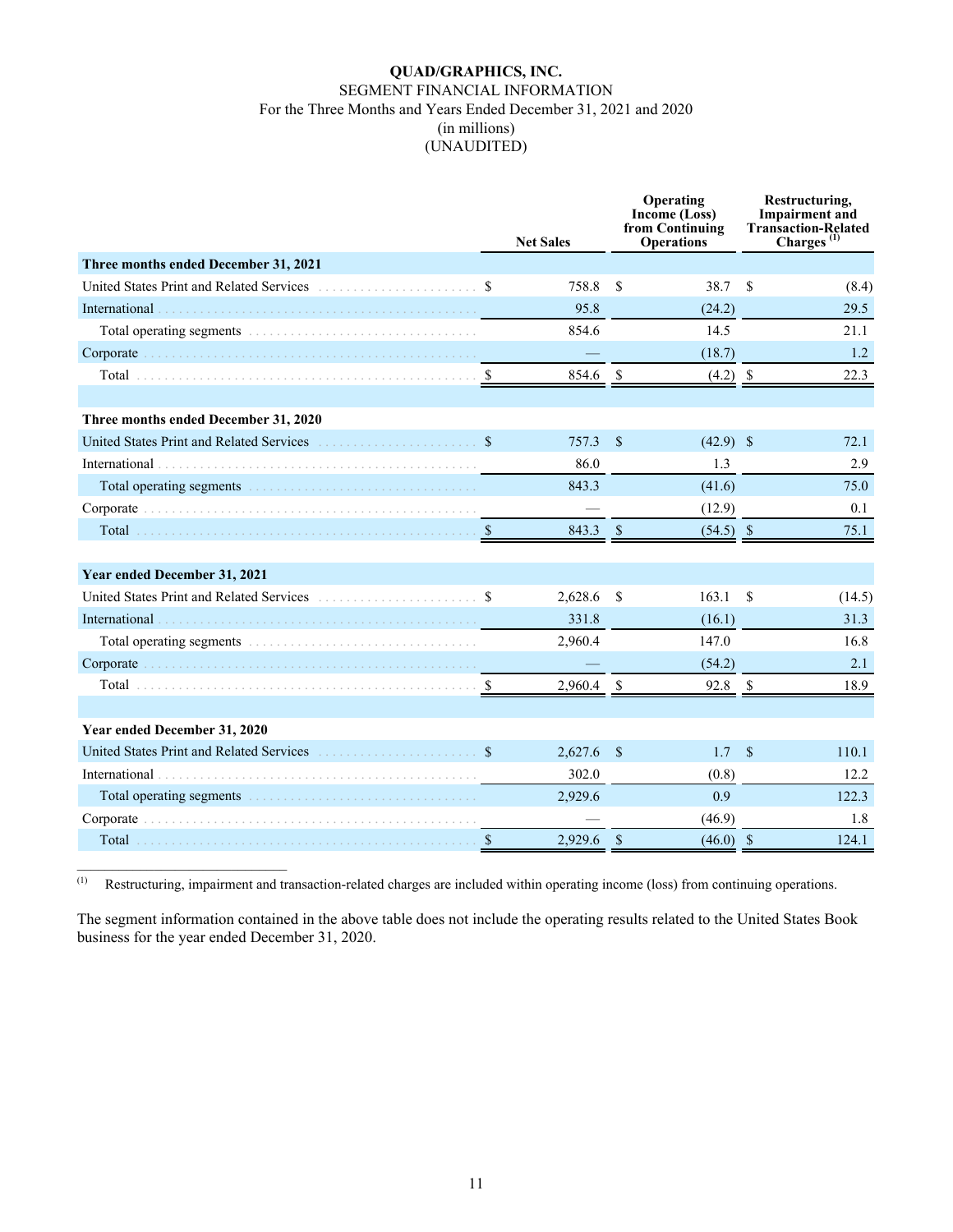#### **QUAD/GRAPHICS, INC.** RECONCILIATION OF GAAP TO NON-GAAP MEASURES EBITDA, EBITDA MARGIN, ADJUSTED EBITDA AND ADJUSTED EBITDA MARGIN For the Three Months Ended December 31, 2021 and 2020 (in millions) (UNAUDITED)

|                                                                                                                                                                                                                                | Three Months Ended December 31, |             |           |  |
|--------------------------------------------------------------------------------------------------------------------------------------------------------------------------------------------------------------------------------|---------------------------------|-------------|-----------|--|
|                                                                                                                                                                                                                                | 2021                            |             | 2020      |  |
| Net loss attributable to Quad common shareholders entertainment and set of set of set of set of set of set of s                                                                                                                | (21.1)                          | \$          | (94.0)    |  |
|                                                                                                                                                                                                                                | 14.5                            |             | 16.6      |  |
| Income tax expense expansional contract the contract of the contract of the contract of the contract of the contract of the contract of the contract of the contract of the contract of the contract of the contract of the co | 5.4                             |             | 17.8      |  |
|                                                                                                                                                                                                                                | 38.0                            |             | 42.7      |  |
|                                                                                                                                                                                                                                | 36.8                            | $\mathbf S$ | (16.9)    |  |
|                                                                                                                                                                                                                                | 4.3 $%$                         |             | $(2.0)\%$ |  |
|                                                                                                                                                                                                                                |                                 |             |           |  |
|                                                                                                                                                                                                                                | 22.3                            |             | 75.1      |  |
|                                                                                                                                                                                                                                |                                 |             | 8.3       |  |
|                                                                                                                                                                                                                                | (3.5)                           |             | (2.5)     |  |
| Loss on debt extinguishment $^{(4)}$ The contract of the contract of the contract of the contract of the contract of the contract of the contract of the contract of the contract of the contract of the contract of the co    | 0.7                             |             |           |  |
| Other $(5)$                                                                                                                                                                                                                    | 0.1                             |             | 0.4       |  |
|                                                                                                                                                                                                                                | 56.4                            |             | 64.4      |  |
|                                                                                                                                                                                                                                | 6.6 $%$                         |             | $7.6\%$   |  |

(1) Operating results for the three months ended December 31, 2021 and 2020, were affected by the following restructuring, impairment and transaction-related charges:

|                                             |  | <b>Three Months Ended December 31,</b> |  |       |
|---------------------------------------------|--|----------------------------------------|--|-------|
|                                             |  | 2021                                   |  | 2020  |
| Employee termination charges <sup>(a)</sup> |  | $\mathcal{A}$                          |  |       |
|                                             |  | 32.9                                   |  | .59 9 |
| Transaction-related charges <sup>(c)</sup>  |  | 02                                     |  | (0.3) |
|                                             |  |                                        |  | 0.6   |
|                                             |  | 12.2                                   |  |       |
|                                             |  |                                        |  |       |

<sup>(a)</sup> Employee termination charges were related to workforce reductions through facility consolidations and separation programs.

<sup>(b)</sup> Impairment charges were primarily for certain property, plant and equipment no longer being utilized in production as a result of facility consolidations, as well as other capacity reduction and strategic divestiture activities, including \$32.1 million of impairment charges related to the Company's decision to sell the investment in Brazil during the three months ended December 31, 2021 and \$56.6 million of impairment charges for property, plant and equipment in Oklahoma City, Oklahoma during the three months ended December 31, 2020.

(c) Transaction-related charges consisted primarily of professional service fees and adjustments related to business acquisition and divestiture activities.

 $<sup>(d)</sup>$  Integration costs were primarily related to the integration of acquired companies.</sup>

 $\mathcal{L}_\text{max}$  , where  $\mathcal{L}_\text{max}$  and  $\mathcal{L}_\text{max}$  and  $\mathcal{L}_\text{max}$ 

- (e) Other restructuring charges includes costs to maintain and exit closed facilities, as well as lease exit charges, and is presented net of gains on the sale of facilities.
- <sup>(2)</sup> Loss from discontinued operations, net of tax, includes the results of operations for the Company's United States Book business. During the third quarter of 2019, the Company made the decision to sell its United States Book business. Accordingly, the Company applied discontinued operations treatment for the intended sale of its United States Book business in all periods presented, as required by United States GAAP. The Company successfully completed the sale of its United States Book business in 2020.
- $^{(3)}$  As required by United States GAAP, pension components other than service cost are required to be excluded from operating income. The Company has also excluded pension income from the calculation of Adjusted EBITDA.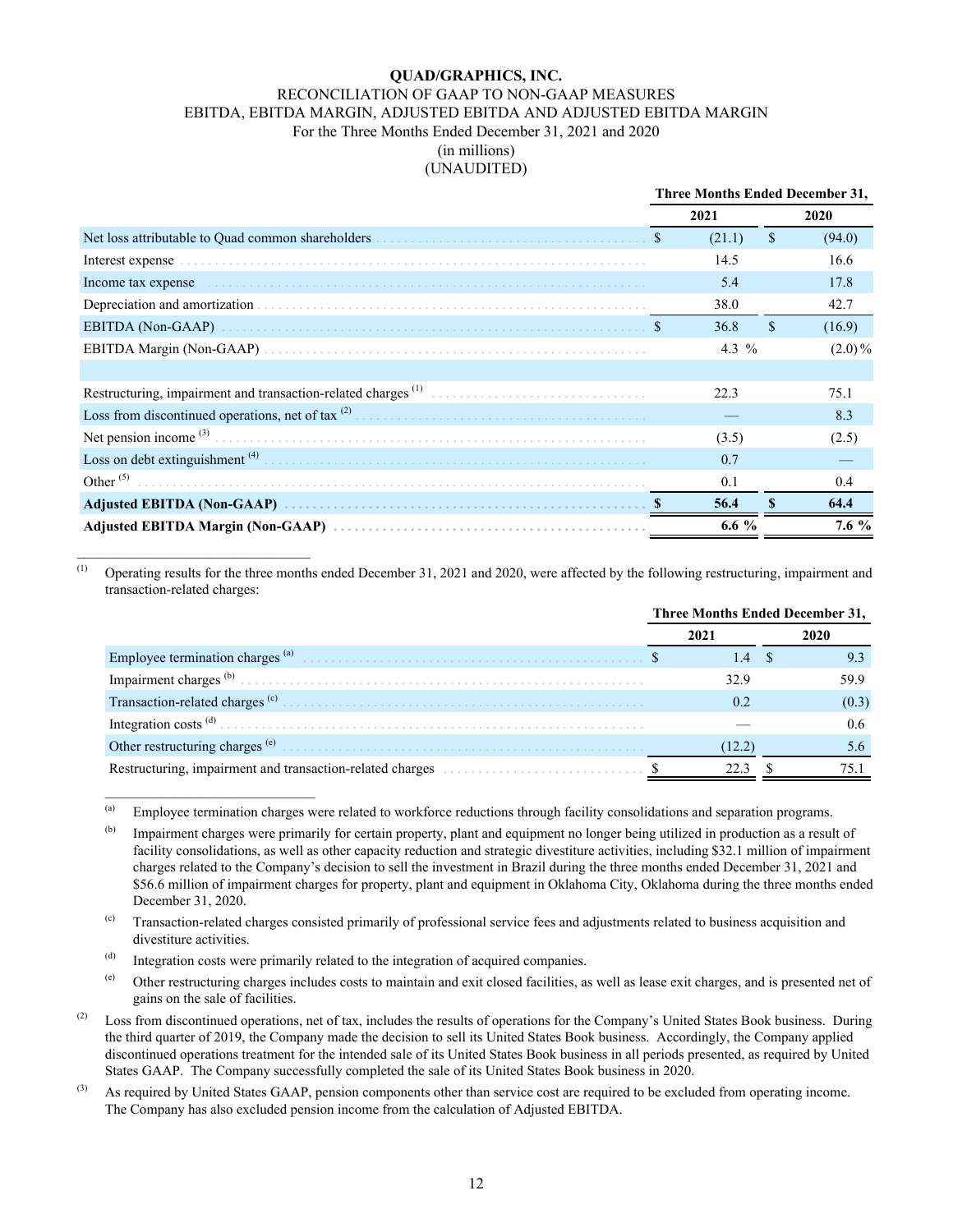- $^{(4)}$  The \$0.7 million loss on debt extinguishment recorded during the year ended December 31, 2021, relates to a \$0.5 million loss on debt extinguishment recorded during the fourth quarter of 2021, primarily related to the repurchase of the Company's unsecured 7.0% senior notes due May 1, 2022, and a \$0.2 million loss on debt extinguishment from the fifth amendment to the Company's April 28, 2014 Senior Secured Credit Facility, completed on November 2, 2021.
- $<sup>(5)</sup>$  Other includes the following items: (a) the equity in (earnings) loss of unconsolidated entity, which includes the results of operations for</sup> an investment in an entity where Quad has the ability to exert significant influence, but not control, and is accounted for using the equity method of accounting; (b) the Adjusted EBITDA for unconsolidated equity method investments, which was calculated in a consistent manner with the calculation above for Quad; and (c) the net earnings (loss) attributable to noncontrolling interests, which is the portion of the net earnings (loss) not owned by Quad for an investment where Quad has a controlling financial interest.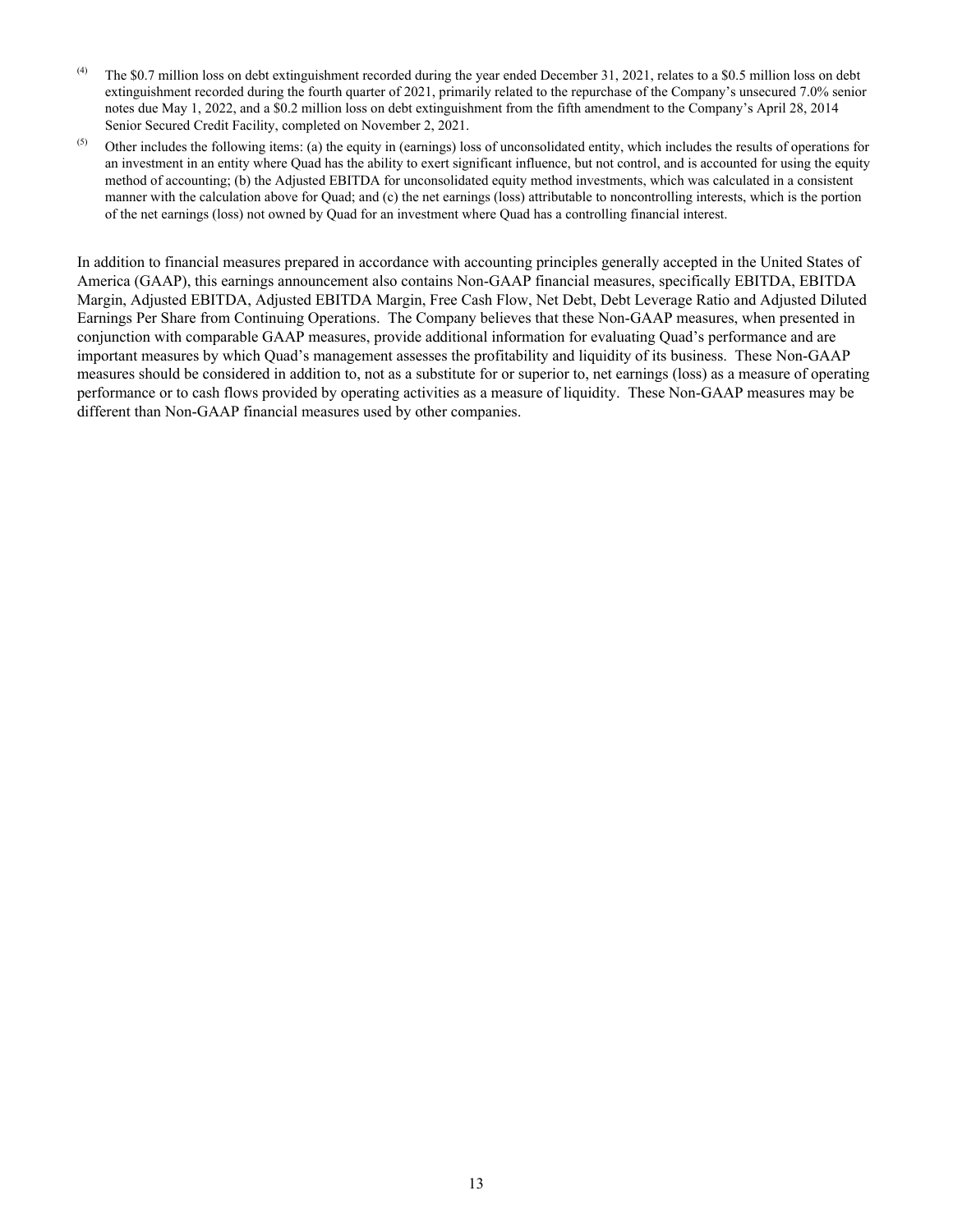#### **QUAD/GRAPHICS, INC.** RECONCILIATION OF GAAP TO NON-GAAP MEASURES EBITDA, EBITDA MARGIN, ADJUSTED EBITDA AND ADJUSTED EBITDA MARGIN For the Years Ended December 31, 2021 and 2020 (in millions) (UNAUDITED)

|                                                                                  | <b>Year Ended December 31,</b> |         |               |                   |
|----------------------------------------------------------------------------------|--------------------------------|---------|---------------|-------------------|
|                                                                                  |                                | 2021    |               | 2020              |
| Net earnings (loss) attributable to Quad common shareholders entertainment of \$ |                                | 37.8    | $\mathbf{\$}$ | (128.3)           |
|                                                                                  |                                | 59.6    |               | 68.8              |
|                                                                                  |                                | 9.5     |               | 0.3               |
|                                                                                  |                                | 157.3   |               | 181.6             |
|                                                                                  |                                | 264.2   | \$.           | 122.4             |
|                                                                                  |                                | 8.9%    |               | 4.2 $\frac{9}{6}$ |
|                                                                                  |                                |         |               |                   |
|                                                                                  |                                | 18.9    |               | 124.1             |
| Gains from sale and leaseback $(2)$                                              |                                | (24.5)  |               |                   |
|                                                                                  |                                |         |               | 21.9              |
|                                                                                  |                                | (14.5)  |               | (10.5)            |
|                                                                                  |                                | 0.7     |               | 1.8               |
| Other $^{(6)}$ .                                                                 |                                | 1.2     |               | 0.7               |
|                                                                                  |                                | 246.0   | S             | 260.4             |
|                                                                                  |                                | $8.3\%$ |               | 8.9%              |

 $(1)$  Operating results for the years ended December 31, 2021 and 2020, were affected by the following restructuring, impairment and transaction-related charges:

|                                                                               | <b>Year Ended December 31,</b> |        |  |       |
|-------------------------------------------------------------------------------|--------------------------------|--------|--|-------|
|                                                                               |                                | 2021   |  |       |
| Employee termination charges <sup>(a)</sup>                                   |                                | 9.9    |  | 34.7  |
|                                                                               |                                | 34.9   |  | 64.1  |
|                                                                               |                                | 0.6    |  |       |
|                                                                               |                                |        |  |       |
|                                                                               |                                | (26.5) |  | 22.0  |
| Restructuring, impairment and transaction-related charges entertainment of \$ |                                | 18.9   |  | 124.1 |

(a) Employee termination charges were related to workforce reductions through facility consolidations and separation programs.

 $<sup>(b)</sup>$  Impairment charges were primarily for certain property, plant and equipment no longer being utilized in production as a result of</sup> facility consolidations, as well as other capacity reduction and strategic divestiture activities, including \$32.1 million of impairment charges related to the Company's decision to sell the investment in Brazil during the year ended December 31, 2021 and \$56.6 million of impairment charges for property, plant and equipment in Oklahoma City, Oklahoma during the year ended December 31, 2020.

(c) Transaction-related charges consisted of professional service fees related to business acquisition and divestiture activities.

(d) Integration costs were primarily related to the integration of acquired companies.

 $\mathcal{L}_\text{max}$  and  $\mathcal{L}_\text{max}$  and  $\mathcal{L}_\text{max}$  and  $\mathcal{L}_\text{max}$ 

 $^{(e)}$  Other restructuring charges include costs to maintain and exit closed facilities, as well as lease exit charges, and is presented net of gains on the sale of facilities and businesses.

 $^{(2)}$  The Company executed sale and leaseback transactions of its Chalfont, Pennsylvania and West Allis, Wisconsin facilities resulting in \$24.5 million in gains during the year ended December 31, 2021.

- (3) Loss from discontinued operations, net of tax, includes the results of operations for the Company's United States Book business. During the third quarter of 2019, the Company made the decision to sell its United States Book business. Accordingly, the Company applied discontinued operations treatment for the intended sale of its United States Book business in all periods presented, as required by United States GAAP. The Company successfully completed the sale of its United States Book business in 2020.
- (4) As required by United States GAAP, pension components other than service cost are required to be excluded from operating income. The Company has also excluded pension income from the calculation of Adjusted EBITDA.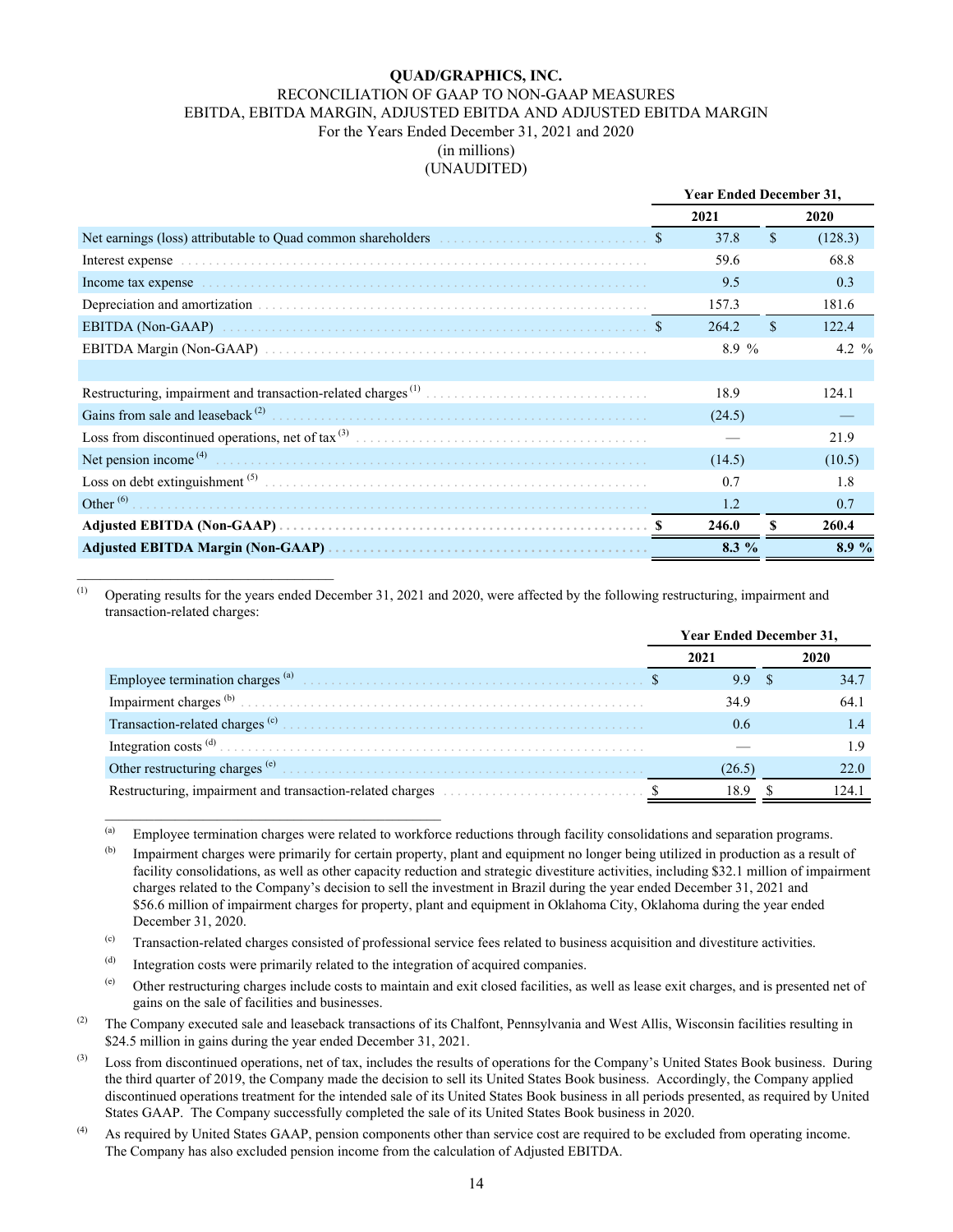- <sup>(5)</sup> The \$0.7 million loss on debt extinguishment recorded during the year ended December 31, 2021, relates to a \$0.5 million loss on debt extinguishment recorded during the fourth quarter of 2021, primarily related to the repurchase of the Company's unsecured 7.0% senior notes due May 1, 2022, and a \$0.2 million loss on debt extinguishment from the fifth amendment to the Company's April 28, 2014 Senior Secured Credit Facility, completed on November 2, 2021. The \$1.8 million loss on debt extinguishment recorded during the year ended December 31, 2020, relates to a \$2.4 million loss on debt extinguishment from the fourth amendment to the Company's April 28, 2014 Senior Secured Credit Facility, completed on June 29, 2020, partially offset by a \$0.6 million gain on debt extinguishment recorded during the first quarter of 2020, primarily related to the repurchase of the Company's unsecured 7.0% senior notes due May 1, 2022.
- $<sup>(6)</sup>$  Other includes the following items: (a) the equity in (earnings) loss of unconsolidated entity, which includes the results of operations for</sup> an investment in an entity where Quad has the ability to exert significant influence, but not control, and is accounted for using the equity method of accounting; (b) the Adjusted EBITDA for unconsolidated equity method investments, which was calculated in a consistent manner with the calculation above for Quad; and (c) the net earnings (loss) attributable to noncontrolling interests, which is the portion of the net earnings (loss) not owned by Quad for an investment where Quad has a controlling financial interest.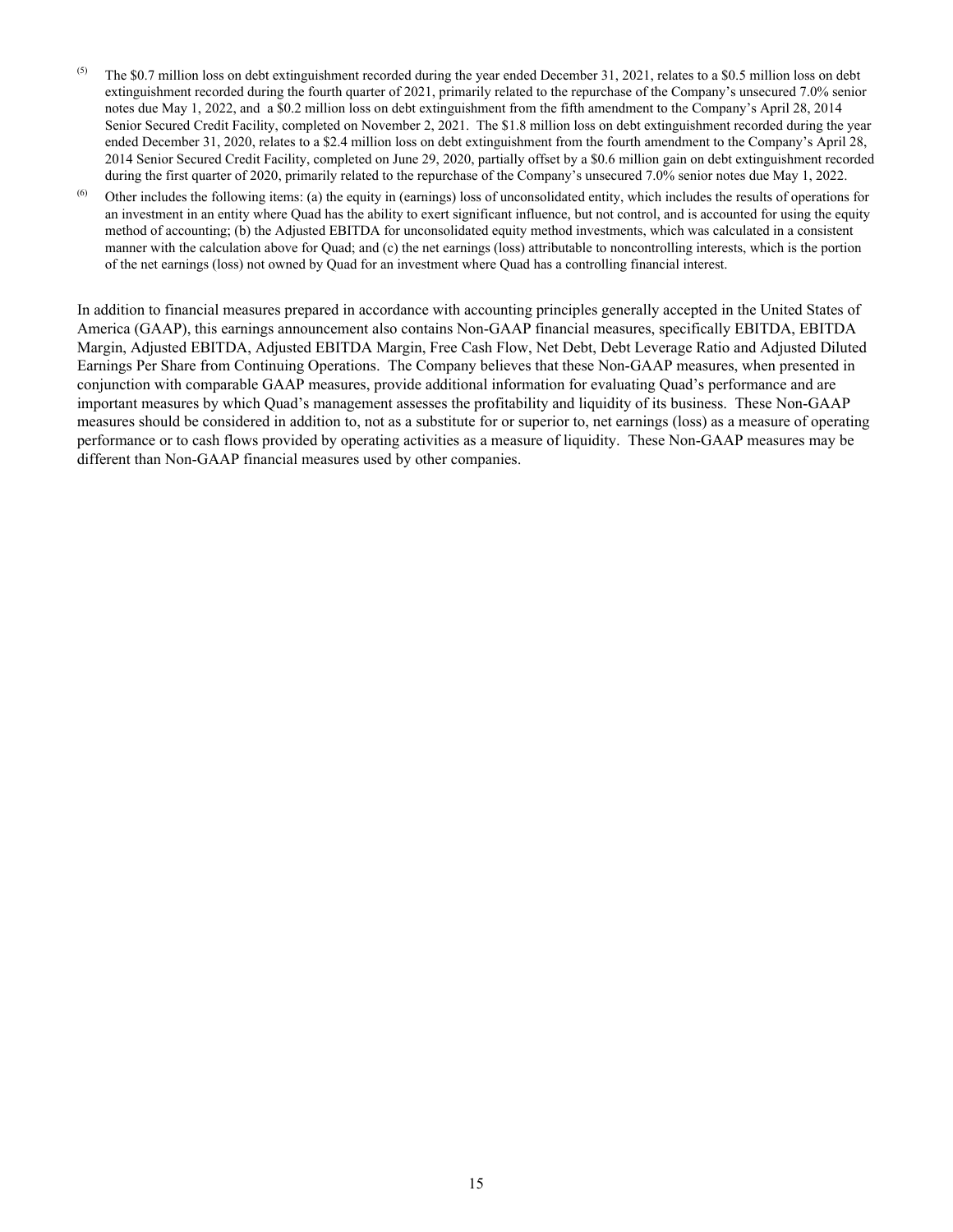#### **QUAD/GRAPHICS, INC.** RECONCILIATION OF GAAP TO NON-GAAP MEASURES FREE CASH FLOW For the Years Ended December 31, 2021 and 2020 (in millions) (UNAUDITED)

|                                                                                                              |  | <b>Year Ended December 31,</b> |  |        |
|--------------------------------------------------------------------------------------------------------------|--|--------------------------------|--|--------|
|                                                                                                              |  | 2021                           |  | 2020   |
| Net cash provided by operating activities                                                                    |  | 136.5                          |  | 190.2  |
|                                                                                                              |  |                                |  |        |
| Less: purchases of property, plant and equipment entertainment of the state of property, plant and equipment |  | (50.0)                         |  | (61.0) |
|                                                                                                              |  |                                |  |        |
| <b>Free Cash Flow (Non-GAAP)</b>                                                                             |  | 86.5                           |  | 129.2  |

The above calculation of Free Cash Flow includes the cash flows related to the United States Book business for the year ended December 31, 2020.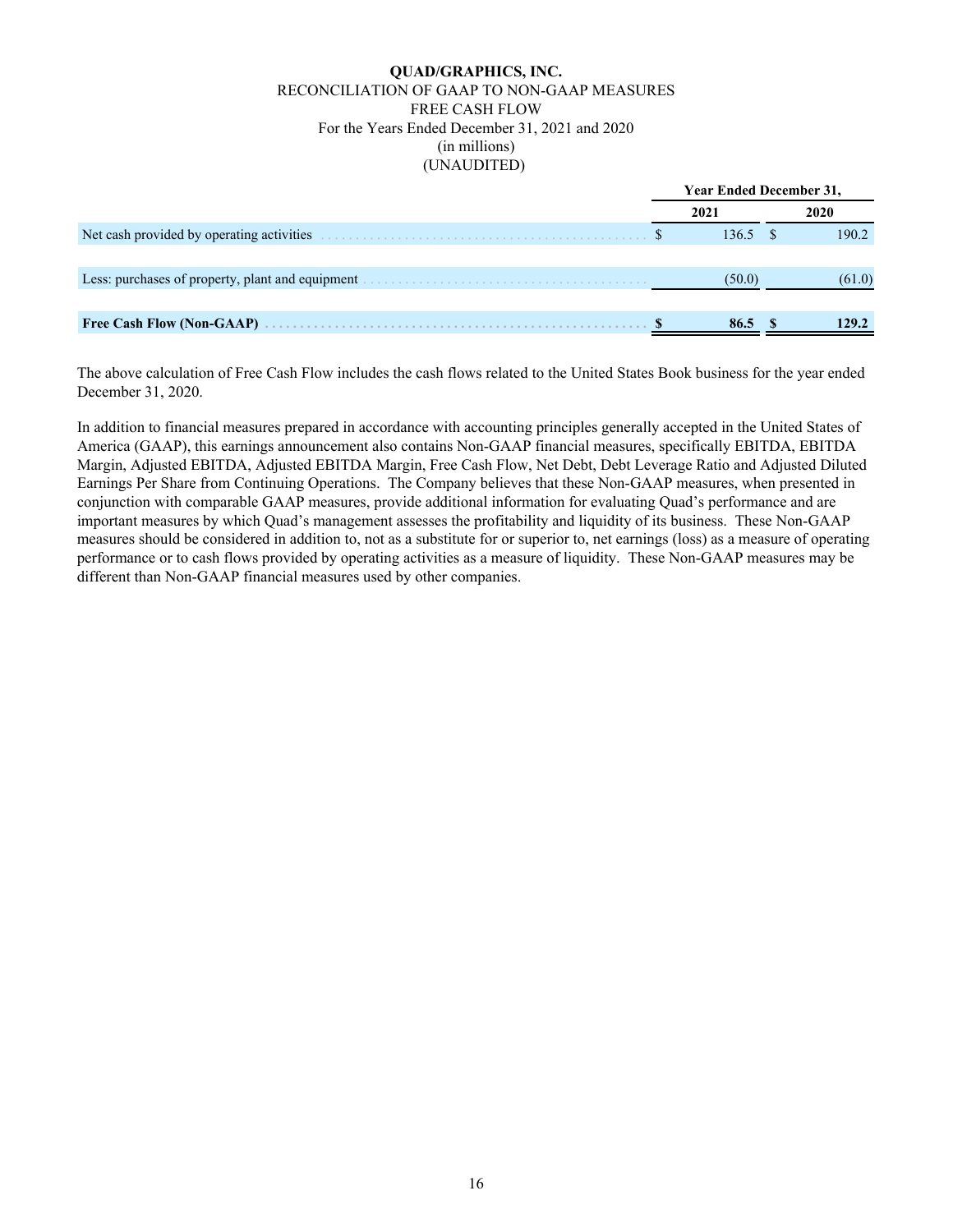#### **QUAD/GRAPHICS, INC.** RECONCILIATION OF GAAP TO NON-GAAP MEASURES NET DEBT AND DEBT LEVERAGE RATIO As of December 31, 2021 and 2020 (in millions, except ratio) (UNAUDITED)

|                                                                                                        | December 31.<br>2021 | December 31,<br>2020 |
|--------------------------------------------------------------------------------------------------------|----------------------|----------------------|
| Total debt and finance lease obligations on the condensed consolidated balance sheets <b>Section</b> 8 | 803.7                | 928.2                |
|                                                                                                        | 179.9                | 55.2                 |
|                                                                                                        | 623.8                | 873.0                |
|                                                                                                        |                      |                      |
|                                                                                                        | 246.0                | 260.4                |
|                                                                                                        |                      |                      |
|                                                                                                        | 2.54 x               | 3.35 $x$             |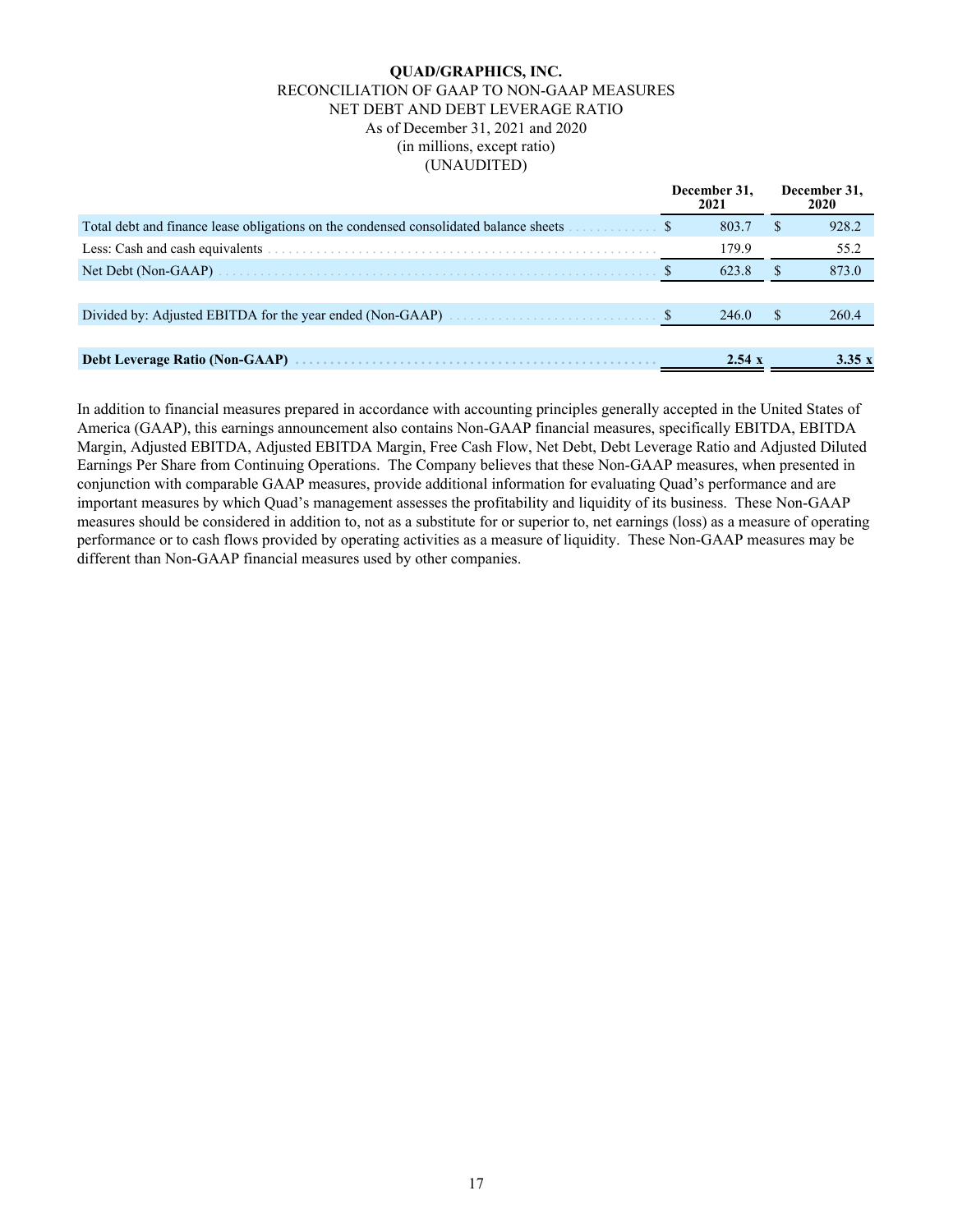#### **QUAD/GRAPHICS, INC.** RECONCILIATION OF GAAP TO NON-GAAP MEASURES ADJUSTED DILUTED EARNINGS PER SHARE FROM CONTINUING OPERATIONS For the Three Months Ended December 31, 2021 and 2020 (in millions, except per share data) (UNAUDITED)

|                                                                                                                                        | Three Months Ended December 31, |             |              |        |
|----------------------------------------------------------------------------------------------------------------------------------------|---------------------------------|-------------|--------------|--------|
|                                                                                                                                        |                                 | 2021        |              | 2020   |
| Loss from continuing operations before income taxes and equity in earnings of unconsolidated                                           | S.                              | $(15.9)$ \$ |              | (68.6) |
|                                                                                                                                        |                                 |             |              |        |
|                                                                                                                                        |                                 | 22.3        |              | 75.1   |
|                                                                                                                                        |                                 | 0.7         |              |        |
| Adjusted net earnings from continuing operations, before income taxes (Non-GAAP)                                                       |                                 | 7.1         |              | 6.5    |
|                                                                                                                                        |                                 |             |              |        |
|                                                                                                                                        |                                 | 1.8         |              | 1.6    |
|                                                                                                                                        |                                 | 5.3         |              | 4.9    |
|                                                                                                                                        |                                 |             |              |        |
| Basic weighted average number of common shares outstanding <i>manufacturers</i> of the state of the state of common shares outstanding |                                 | 51.3        |              | 50.7   |
| Plus: effect of dilutive equity incentive instruments (Non-GAAP)                                                                       |                                 | 2.2         |              | 0.7    |
|                                                                                                                                        |                                 | 53.5        |              | 51.4   |
|                                                                                                                                        |                                 |             |              |        |
| Adjusted diluted earnings per share from continuing operations (Non-GAAP) <sup>(1)</sup> \$                                            |                                 | 0.10        | -S           | 0.10   |
|                                                                                                                                        |                                 |             |              |        |
|                                                                                                                                        |                                 | $(0.41)$ \$ |              | (1.69) |
| Restructuring, impairment and transaction-related charges per share                                                                    |                                 | 0.42        |              | 1.46   |
| Income tax expense from condensed consolidated statement of operations per share                                                       |                                 | 0.11        |              | 0.35   |
| Income tax expense at 25% normalized tax rate per share experiences and the system of the system of the system.                        |                                 | (0.02)      |              | (0.02) |
| Other items from condensed consolidated statement of operations per share $^{(2)}$                                                     |                                 |             |              |        |
|                                                                                                                                        |                                 | 0.10        | $\mathbf{s}$ | 0.10   |

(1) Adjusted diluted earnings per share from continuing operations excludes the following: (i) the results of operations for the United States Book business; (ii) restructuring, impairment and transaction-related charges; (iii) loss on debt extinguishment; (iv) discrete income tax items; (v) equity in earnings of unconsolidated entity; and (vi) net earnings attributable to noncontrolling interests.

(2) Other items from condensed consolidated statement of operations per share is comprised of the diluted earnings (loss) per share impacts of equity in earnings of unconsolidated entity and net earnings attributable to noncontrolling interests.